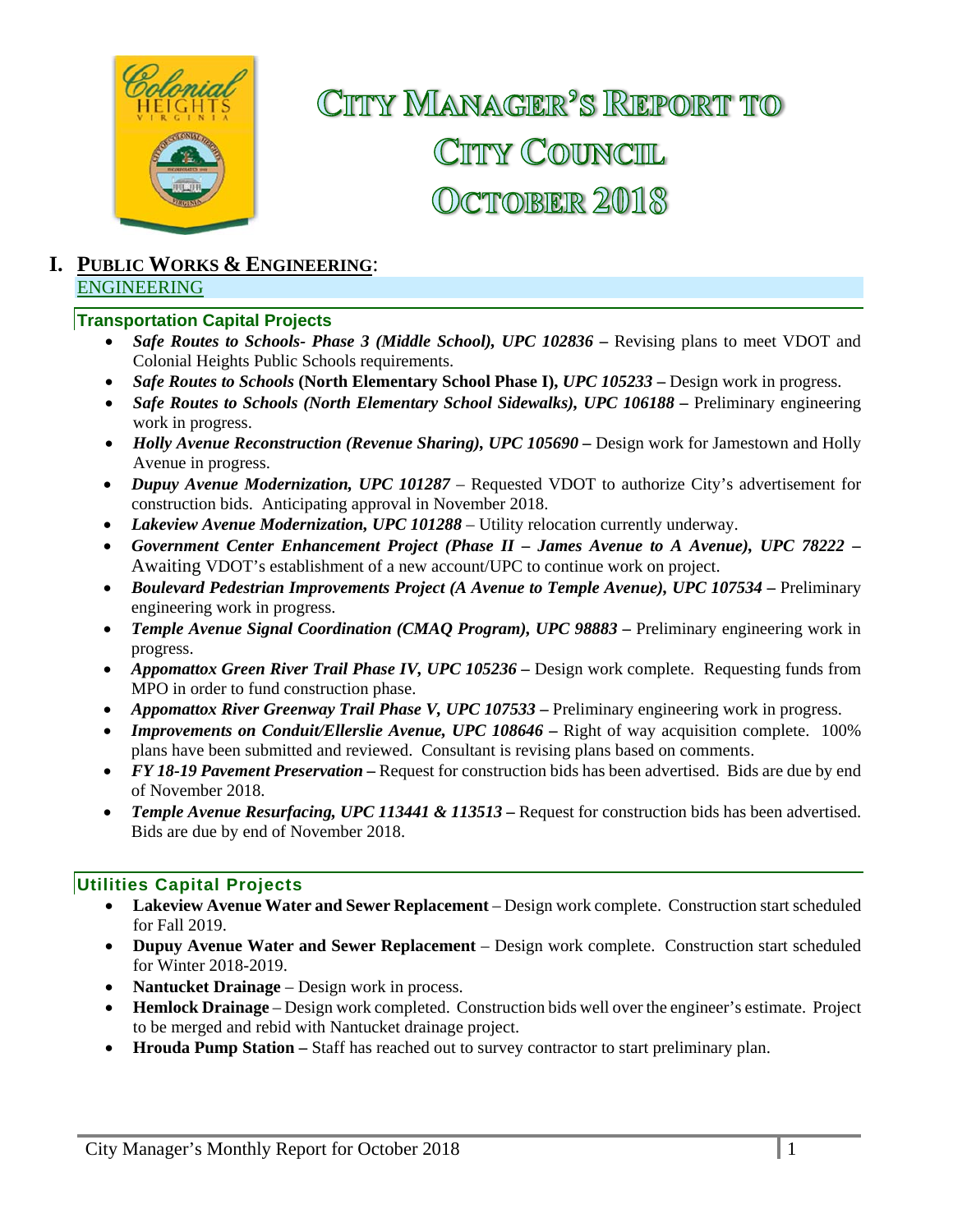## **I. PUBLIC WORKS & ENGINEERING (CONTINUED):**

#### **Development Plan Reviews**

- Colonial Heights H.S. Tennis Courts Final Plan (1<sup>st</sup> submittal) obtained by City on 10/1. Plan reviewed and comments sent to developer's agent on 10/5. Final Plan (1<sup>st</sup> Revision) submitted to City on 10/12. Plan reviewed and comments sent to developer's agent on 10/12. Final Plan (2<sup>nd</sup> Revision) submitted on 10/16. Plan was approved on 10/18.
- **Laurel Hill Lots #64-#66**  Preliminary Plat submitted 10/5. Plat reviewed and comments sent to Planning Department on 10/10. Final Plat submitted on 10/26.
- Duck's Locksmith Final Plan (3<sup>rd</sup> revision) submitted 9/28. Plan was reviewed and comments sent to developer's agent on 10/2.
- **T-Mobile Generator at Shepherd Stadium** Plot plan (1<sup>st</sup> revision) submitted on 10/10. Plan approved 10/23.
- **Holly Avenue Reconstruction** 100% Plan submitted 10/18. Plan reviewed and comments sent to project manager on  $10/22$ .
- Gills Point Section 10, Lots 9 & 10 Plat Final Plat (1<sup>st</sup> Revision) submitted on 10/1. Plat was reviewed and approved on 10/10. Plat was recorded on 10/11.
- **Fence Permits** Staff reviewed six (6) fence plot plans.

#### **Right-of-Way Permits**

• Issued/opened six (6) permits and closed twenty (20) permits for the month.

#### **OPERATIONS AND MAINTENANCE**

#### **Traffic Operations**

- Replaced/maintained signals, signs, markings and street lighting at 64 locations.
- Performed preventative maintenance at 4 locations.

#### **Vegetation**

- Removed litter from (09) locations and responded to (04) dead animal removals from street.
- Cut and trimmed grass at (40) locations and sprayed weeds/grass at (05) locations.
- Trimmed tree limbs/bushes at (15) locations, removed storm damage from (19) locations and cut/removed tree down in street after storm at (05) locations.
- Prepared equipment for leaf season beginning November 12, 2018.

#### **Recycling Center**

 481 citizens used the Recycling Center to dispose of Category 1 Materials, brush, metal products and other recyclable materials.

#### **Storm Water and Drainage**

- Cleaned (44) catch basins/curb inlets, (03) drainage ditches, curb and gutter at (06) locations and responded to drainage miscellaneous request at (06) locations.
- Sprayed weeds/grass around Inlets, Basins, BMPs and Outfalls at (04) locations.
- Sweeper removed (92) cubic yards of debris from (08) streets.
- Concrete crew replaced (61) feet of Curb and Gutter at (02) locations on Biltmore Drive, (07) feet of Curb and Gutter on Forest View Drive, (47) feet of sidewalk on Marvin Avenue, a 5' x 5' section of sidewalk on Piedmont Avenue, installed a concrete pad around a Fire Hydrant at Fire Station 2 and repaired a trip hazard on Ellerslie Avenue. An additional (11) feet of Curb and Gutter and (11) feet of sidewalk was replaced on Elko Avenue due to Utility repairs.
- Placed gravel, concrete and topsoil in a sinkhole over a storm sewer pipe on Bear Chase Court.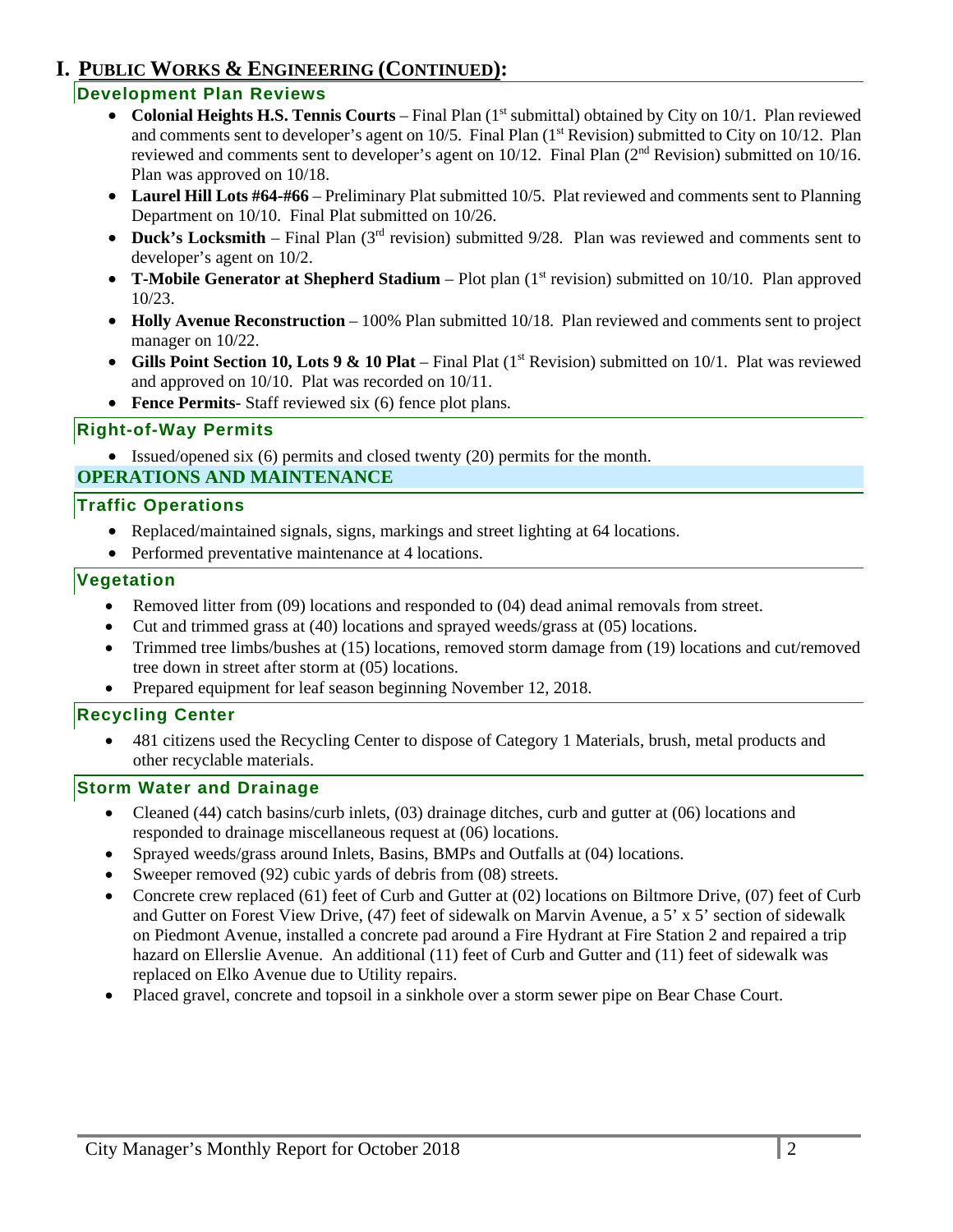## **I. PUBLIC WORKS & ENGINEERING (CONTINUED):**

#### **Transportation**

- Placed Asphalt in (31) potholes, (07) asphalt breaking up, (06) driveways, (09) utility cuts, (01) shoulder of street, (07) low areas in street, (01) drainage swell, (01) new concrete structure and responded to asphalt (02) miscellaneous requests.
- Placed a 6' x 12' section of geotex fabric, stone and topsoil in a sinkhole on Wilkshire Court.
- Repaired roof on Hrouda Pump Station.
- Assisted Police Department placing and removing stop signs on Ellerslie Avenue at Compton Road and Old Town Drive due to power outage during storm.
- Continued to clean and perform preventive maintenance/repairs on City's vehicles and Equipment.

#### **Wastewater Utility**

- Responded to (07) sewer backups and responded to (04) sewer miscellaneous requests.
- Camera sewer line to determine problem area at (03) locations and a storm sewer line at (01) location.
- Installed a new cleanout on Brian Lane and on North Temple Avenue.
- Repaired (02) sewer main lines on Ridge Road and one on Windsor Avenue and a sewer lateral line on Walnut Avenue and one on Windsor Avenue.
- Sprayed for bugs in manholes on Branders Bridge Road and Archer Avenue.
- Removed debris from pumps 1 and 2 three times this month. Responded to pumps down alarm, placed pumps in by hand to pump down wet well and a high amps alarm on pump 2, back flushed pump to lower amps. Cleaned impeller and cleaned communitor with flush truck at the Main Pump Station.
- Back flushed pumps to remove debris and cleaned wet well with flusher to remove grease and other debris at Charles Dimmock.
- Placed stone in potholes on road that leads to C&B Pump Station.
- Cleaned wet well with flusher to remove grease and placed degreaser in wet well Conjurers Neck and Dunlop Farms Pump Stations.
- Continued cutting and trimming grass around Pump Stations and Water Towers.
- Continued flushing all trouble sewer lines throughout the City.
- Continued monitoring all pump stations and methane pump daily*.*

#### **Water Utility**

- Replaced (20) meters, set (01) new meter, meter box top at (04) locations, meter box at (03) locations and responded to (11) water miscellaneous requests.
- Repaired water main line break on Walnut Avenue and Crescent Avenue.
- Repaired a water service line break on Roslyn Avenue, Dunlop Farms Boulevard at Old Town Drive and Lafayette Avenue.
- Repaired meter leak on Ashby Avenue, Woodcliffe Drive and White Oak Court.
- Turned water off at street for citizen due to water leak on private property at (03) locations.
- Cleaned meter box on Orange Avenue, raised meter box on Hillcrest Avenue and Lynchburg Avenue and aligned a meter in box on Boulevard for Utility Billing.
- Fire Hydrant Flushing completed.
- Repaired a Fire Hydrant at 1903 Boulevard and at Ash and Spruce Avenues.
- Placed topsoil around meter box on Chestnut Avenue.
- Monitored altitude valve to equal out water levels for Appomattox River Water Authority at Southpark Water Tower.
- Backflow/Cross Connection Technician conducted (110) surveys, (77) completed and (33) incomplete.
- Collected weekly routine water samples, performed THM's, HAA's sent to Appomattox River Water Authority's (ARWA) for testing.
- Continue testing for chlorine at the dead end of Wildwood (02) times a week.
- 811 (formerly Miss Utility) locating required (120) man hours and (293) tickets completed.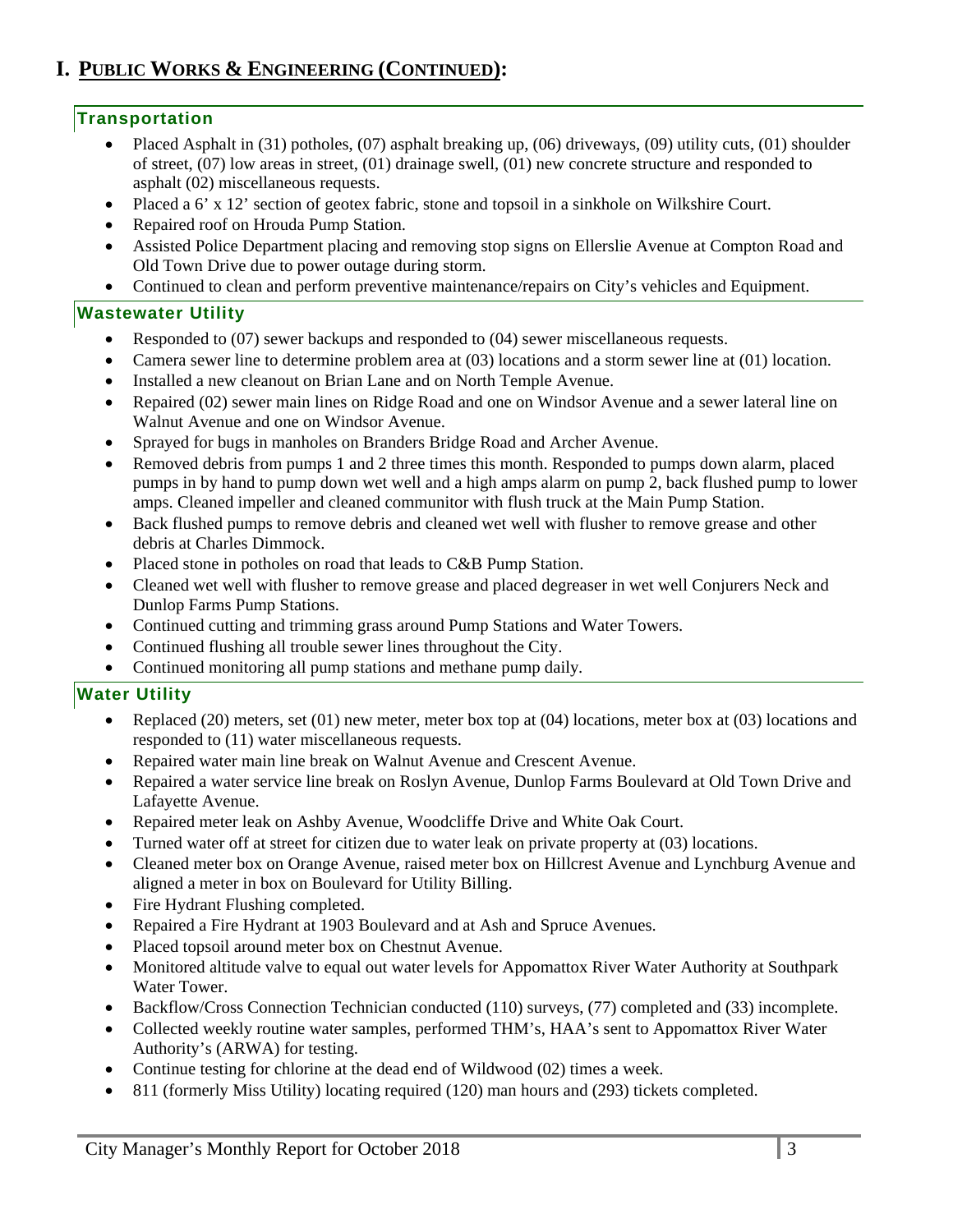## **II. PLANNING & COMMUNITY DEVELOPMENT DEPARTMENT**:

#### **Department Overview**

During the month of October, the Planning & Community Development Department had two vacancies: (1) parttime Code Enforcement Inspection and (2) the Community Development / Economic Development Specialist that is shared 50-50 with Economic Development Department. The Specialist position was re-advertised this month and will close in December. The core duties of the Specialist position are completed by the Assistant Director, and the remaining duties are shared amongst the office. First and second round of interviews were conducted this month for the Code Enforcement Inspector position and the anticipated hire date is in November.

#### **Planning & Community Development Division**

- Planning Commission did meet in the month of October and the items below were discussed. Planning Commission will be meeting next month.
	- o Planning Commission Resolution No. 18-12 and Ordinance No. 18-33 (approved)
	- o Preliminary Site Plan PD 18-5 Extended Stay Hotel (approved)
	- o Subdivision SUB 18-1 Cole Subdivision Lot 5 (approved)
- At City Council Work Session, staff gave two presentations.
	- o Donation Bins
	- o Community Appearance Codes
- Wetlands Board met on October  $1<sup>st</sup>$  and continued the meeting on October  $29<sup>th</sup>$  for Wetlands Board Resolution 18-1 (approved).
- Department of Environmental Quality post compliance audit occurred October  $24<sup>th</sup>$ .
- The division also continues to review zoning, sign and fence permits, answer zoning questions, answer inquiries from citizens and businesses, meet with residential and commercial developers or residents pertaining to parcels with flood plain and RPA issues, attend various meetings internally and externally, and other various daily activities.

#### **Code Enforcement Division**

• The code enforcement division recorded 78 new cases in October 2018 and observed 69 outstanding cases come into compliance.

#### **Building Inspections Division**

- The building inspection division issued 40 total building and trade permits, with a total expected investment of \$819,000 in commercial construction.
- The department completed 142 inspections. One new residential dwelling received a CO. No new building permits for new residential dwellings.

The following spreadsheet depicts the department's monthly and year-to-date statistics.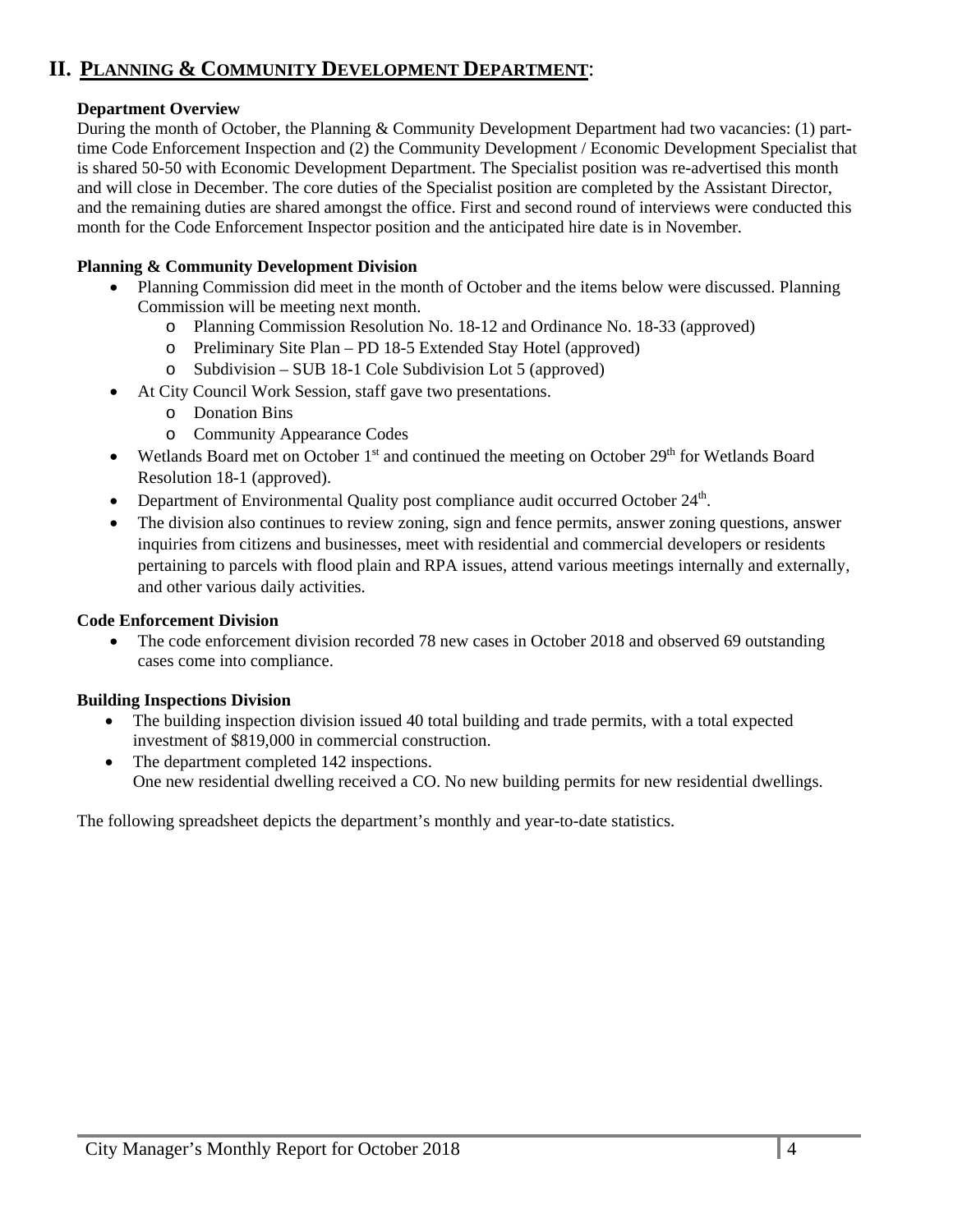## **II. PLANNING & COMMUNITY DEVELOPMENT DEPARTMENT (CONTINUED):**

| <b>Planning &amp; Community Development</b> |                |                               | <b>New Cases</b>                                     | Month          | <b>YTD</b>     |
|---------------------------------------------|----------------|-------------------------------|------------------------------------------------------|----------------|----------------|
| 10/01/2018-10/31/2018                       |                | <b>Total - All Categories</b> | 78                                                   | 1137           |                |
|                                             | 11/15/2018     |                               | Parking of commercial vehicle, recreational vehicle, |                |                |
|                                             |                |                               | utility trailer, boat, and camper in Res. Districts  | $\mathbf{1}$   | 83             |
|                                             |                |                               | Exterior storage of objects and equipment            | 9              | 127            |
| <b>Building Permits</b>                     | Month          | <b>YTD</b>                    | Damage or defacement of public or private property   | $\mathbf 0$    | $\mathbf 0$    |
| <b>Total - All Categories</b>               | 40             | 493                           | Storage of Inoperable Vehicles                       | 14             | 145            |
| Residential - New Construction              | $\mathbf 0$    | 12                            | Removal of Vegetation                                | 27             | 352            |
| Cost/Investment                             | \$0            | \$1,739,330                   | Solid Waste: Remove unsafe substances                | 21             | 324            |
|                                             |                |                               | Zoning                                               | $\mathbf 0$    | 26             |
| Residential - Alteration/Demos              | $\overline{7}$ | 88                            | Virginia Property Maintenance Code                   | 6              | 80             |
| Cost/Investment                             | \$110,902 \$   | 867,630                       |                                                      |                |                |
|                                             |                |                               | <b>Closed Cases</b>                                  | Month          | <b>YTD</b>     |
| Commercial                                  | $\overline{2}$ | 50                            | <b>Total - All Categories</b>                        | 69             | 1069           |
| Cost/Investment                             | \$819,000 \$   | 5,418,125                     |                                                      |                |                |
|                                             |                |                               | Parking of commercial vehicle, recreational vehicle, |                |                |
|                                             |                |                               | utility trailer, boat, and camper in Res. Districts  | 11             | 106            |
|                                             |                |                               | No Violation                                         | $\mathbf{0}$   | 5              |
| Electrical                                  | 14             | 152                           | Compliant                                            | 11             | 101            |
|                                             |                |                               | <b>Forced Compliant</b>                              | $\mathbf 0$    | $\overline{0}$ |
| Mechanical                                  | 11             | 97                            | Exterior storage of objects and equipment            | 6              | 122            |
|                                             |                |                               | No Violation                                         | $\mathbf{0}$   | 5              |
| Plumbing                                    | 6              | 94                            | Compliant                                            | 6              | 117            |
|                                             |                |                               | <b>Forced Compliant</b>                              | $\overline{0}$ | $\mathbf 0$    |
|                                             |                |                               |                                                      |                |                |
|                                             |                |                               | Damage or defacement of public or private property   | 0              | 0              |
|                                             |                |                               | No Violation                                         | 0              | $\pmb{0}$      |
| <b>Building Inspections</b>                 | Month          | <b>YTD</b>                    | Compliant                                            | $\mathbf 0$    | $\pmb{0}$      |
|                                             |                |                               | <b>Forced Compliant</b>                              | $\mathbf 0$    | 0              |
| Residential                                 | 57             | 683                           | Storage of Inoperable Vehicles                       | 11             | 134            |
| Commercial                                  | 85             | 700                           | No Violation                                         | $\mathbf 0$    | $\overline{7}$ |
|                                             |                |                               | Compliant                                            | 11             | 125            |
|                                             |                |                               | Forced Compliant                                     | $\mathbf 0$    | $\overline{2}$ |
|                                             |                |                               | Removal of Vegetation                                | 27             | 411            |
| <b>Planning Permits</b>                     | Month          | <b>YTD</b>                    | No Violation                                         | $\mathbf 0$    | 9              |
| <b>Total-All Categories</b>                 | 4              | 132                           | Compliant                                            | 17             | 335            |
| Fence                                       | $\overline{2}$ | 32                            | <b>Forced Compliant</b>                              | 10             | 67             |
|                                             |                |                               | Solid Waste: Remove unsafe substances                | 14             | 225            |
| Signs - Temporary                           | $\mathbf 0$    | 12                            | No Violation                                         | $\mathbf 0$    | 5              |
|                                             |                |                               | Compliant                                            | 14             | 218            |
| Signs - Permanent                           | $\mathbf{1}$   | 31                            | Forced Compliant                                     | $\mathbf 0$    | 2              |
|                                             |                |                               | Zoning                                               | $\mathbf 0$    | 17             |
| Zoning                                      | $\mathbf{1}$   | 57                            | No Violation                                         | 0              | $\mathbf 0$    |
|                                             |                |                               | Compliant                                            | 0              | 17             |
|                                             |                |                               | <b>Forced Compliant</b>                              | 0              | $\mathbf 0$    |
|                                             |                |                               | Virginia Property Maintenance Code                   | 0              | 54             |
|                                             |                |                               | No Violation                                         | 0              | 4              |
|                                             |                |                               | Compliant                                            | 0              | 50             |
|                                             |                |                               | <b>Forced Compliant</b>                              | $\mathbf{0}$   | $\pmb{0}$      |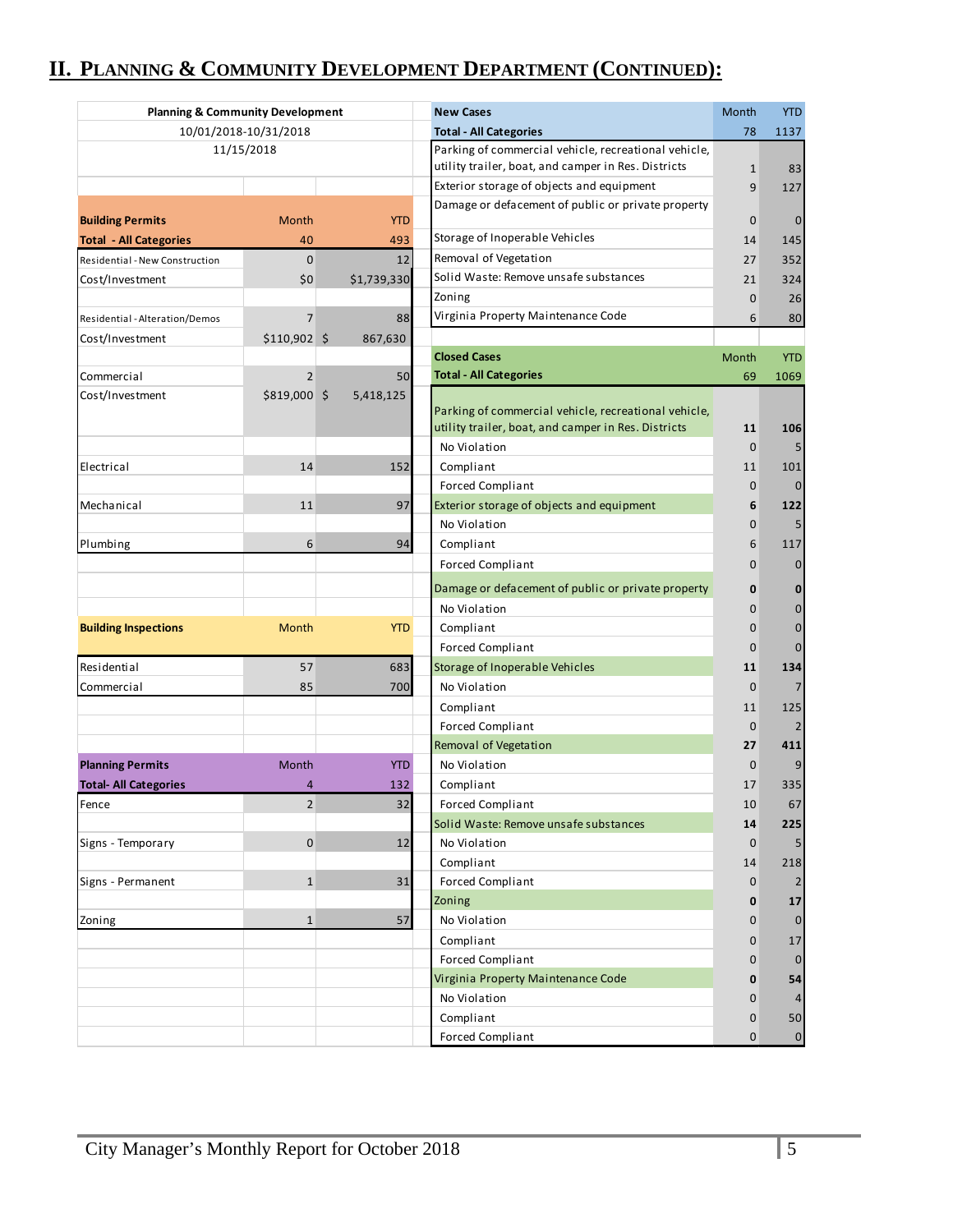## **III. ECONOMIC DEVELOPMENT DEPARTMENT:**

**UNEMPLOYMENT** FOR THE PAST 12 MONTHS – COLONIAL HEIGHTS



Source: Virginia Bureau of Labor Statistics

| <b>Comparison Over Time</b>            |                              |                 |                      |  |
|----------------------------------------|------------------------------|-----------------|----------------------|--|
| <b>Time Period</b>                     | <b>Colonial Heights city</b> | <b>Virginia</b> | <b>United States</b> |  |
| Sept. 2018                             | 3.0%                         | 2.7%            | 3.6%                 |  |
| Aug. 2018                              | 3.5%                         | 3.1%            | 3.9%                 |  |
| Sept 2017                              | 3.8%                         | 3.6%            | 4.1%                 |  |
| 5 Year Annual Average<br>$2013 - 2017$ | 5.1%                         | 4.6%            | 5.6%                 |  |
| 10 Year Annual Average<br>2008 - 2017  | 6.1%                         | 5.4%            | 7.0%                 |  |

Source: Virginia Bureau Labor Statistics

## **Labor Force, Employment and Unemployment in Colonial Heights**

The table below shows the monthly not seasonally adjusted Labor Force, Employment and Unemployment data for Colonial Heights city in September 2018 per *Virginia Employment Commission*.

| <b>Labor Force</b>    | <b>Employed</b>    | <b>Unemployed</b>  | <b>Unemployment Rate</b>   | <b>Preliminary</b> |  |
|-----------------------|--------------------|--------------------|----------------------------|--------------------|--|
| 8,863                 | 8,593              | 270                | <b>3.0</b>                 | No.                |  |
| <i>*</i> Chesterfield | 2.7 %unemployment  |                    | <i>*City of Petersburg</i> | 5.6 % unemployment |  |
| <i>*Dinwiddie</i>     | 3.3 % unemployment |                    | <i>*City of Hopewell</i>   | 4.4% unemployment  |  |
| <i>*Prince George</i> |                    | 3.3 % unemployment |                            |                    |  |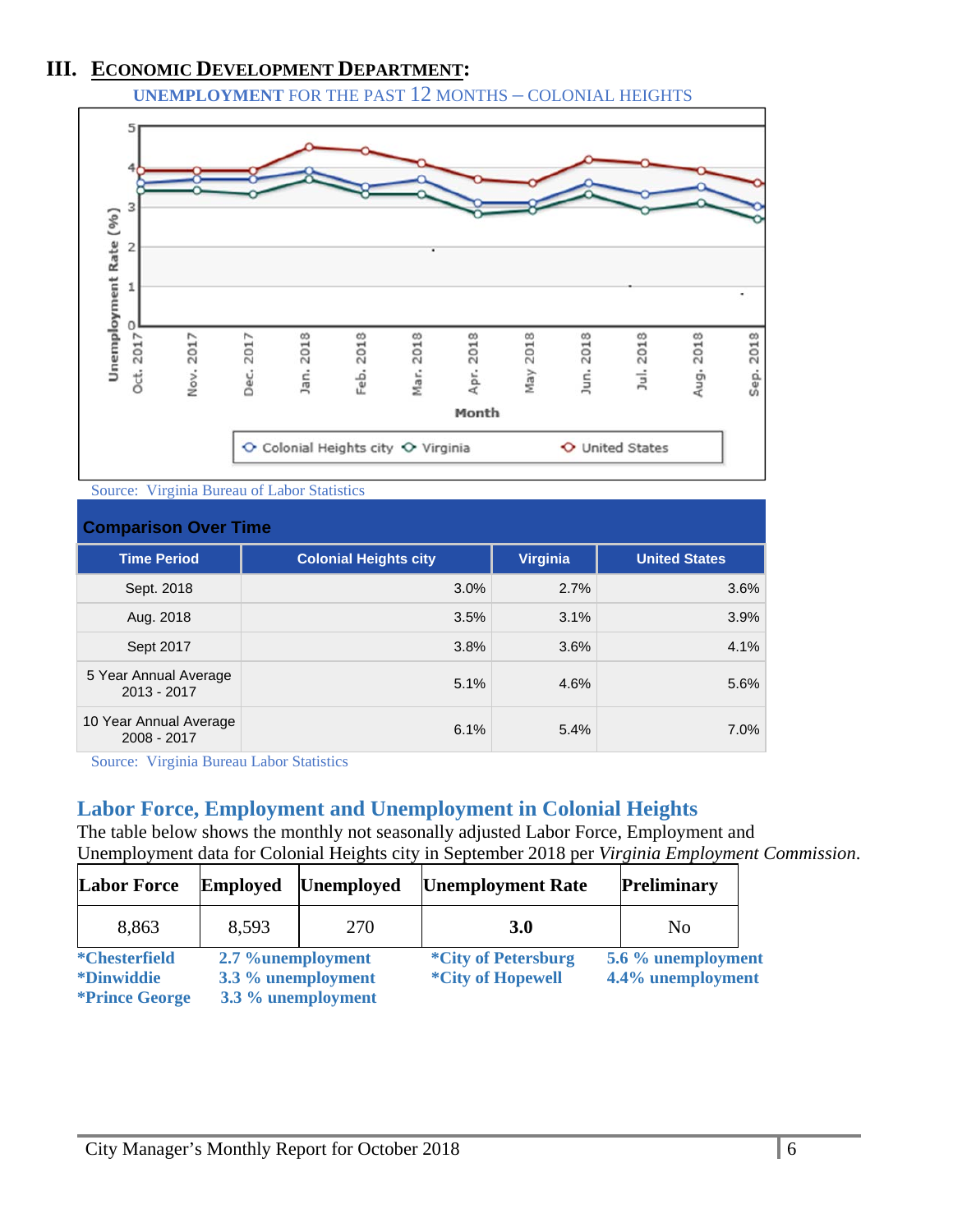#### **III. ECONOMIC DEVELOPMENT DEPARTMENT (CONTINUED):**

#### **Prospect Activity:**

| Direct Requests for Information: |  |
|----------------------------------|--|
| Sites/Bldgs. Submitted           |  |
| <b>Active Prospects</b>          |  |

#### **Projects:**

Sedona Tap House – Nov. 10, 2018 Tentative Grand Opening Tractor Museum Expansion Towneplace Suites Pre-application Meeting Southgate Square Shopping Center Re-subdivision for parcel in front of Gabes Extended Stay Hotel Pre-application Meeting (Dr. Amin) Colonial Square Project Conn's Home Store Project

#### **Meetings & Events:**

 Retail Merchants Association Monthly Meeting Crater Workforce Investment Board Business Services Committee Meeting CREW (Commercial Real Estate for Women) Meeting Virginia Economic Development Partnership Staff Meeting Community College Workforce Alliance Meeting Keystone Marketing Meeting City Beautification Meeting Economic Development Authority Meeting NEW (Network of Enterprising Women) Professional Development Petersburg Area Regional Tourism Marketing Meeting Greater Realtor Association Commercial Realtors Monthly Meeting Metro-Exports Regional Meeting SBA (Small Business Administration) Annual Meeting Petersburg Area Regional Tourism (PART) Meeting Virginia's Gateway Partner Meeting Workforce Investment Board Marketing Meeting Virginia Retail Federation Virginia Chamber Economic Conference on Trade Virginia Smart Cities Council Readiness Workshop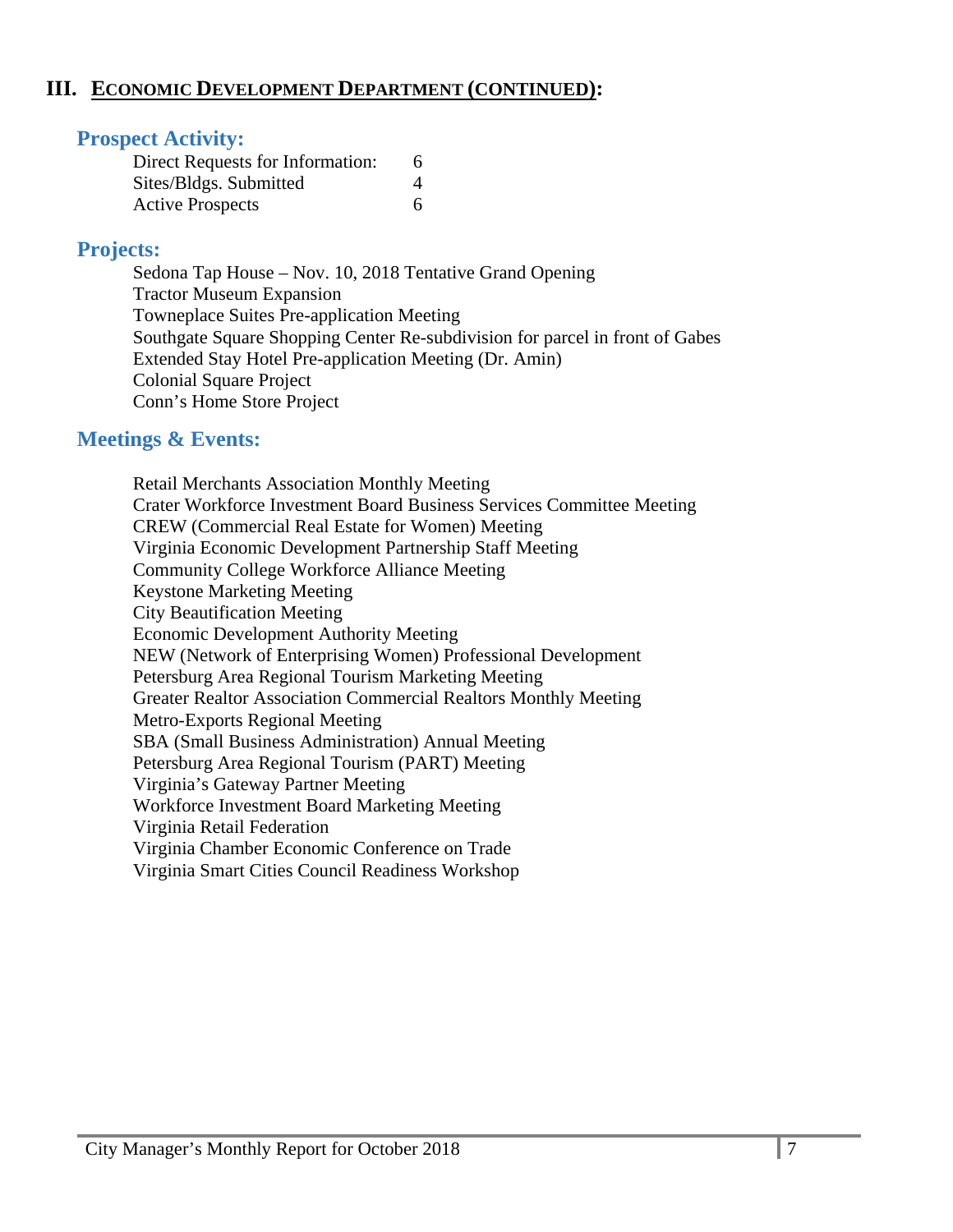#### **IV. POLICE DEPARTMENT:**

 Our officers responded to 3,579 calls for service during the month of October, 2018. During the same month last year, we responded to 3,717 calls for service—resulting in a 4% decrease. We had one (1) reported robbery, and three (3) reported in October, 2017— a 67% decrease. We had no reports of aggravated assault this October, with two (2) reported during the month of October, 2017— a 100% decrease. We had four (4) reported burglaries in October, 2018, with two (2) reported during the month of October, 2017— a 100% increase. There were 65 Part I, or serious, crimes reported to the Colonial Heights Police Department in October, 2018. Forty-nine (49) of those, or 75%, have been cleared. Specific percentages for the Part I crimes and arrests are available upon request.

The month of October was a very good, solid month. We experienced a 4% reduction in calls for service, which actually contributed to a 15% reduction in criminal arrests. Our traditional community event, *Celebrate Safe Communities,* was a very positive experience. During this event, we held an open house this year at the Police Department, where we did tours and K-9 demonstrations. Twenty-five neighborhood "hosts" were sponsored this year by our department. As in the past, we partnered up with city government officials and employees and escorted them to various events occurring throughout the city. It was truly a well-attended and memorable event for our community.

Remaining in the community theme, we participated in the Side Street Gallery's first *Law Enforcement Appreciation Day*, where we set up community booths and had K-9 demonstrations in partnership with our Fire Department.

We also participated in our 4<sup>th</sup> *Heroin Summit* held at the high school. Resources from all around the Tri-Cities/Richmond area were provided to those suffering from addiction or those family members who are taking care of a loved one who may be involved in this addiction. These are the events/programs that really make our City unique and special.

This past month, we had reason to celebrate as well. Sgt. Mike Foster was recognized at the **MADD (Mothers Against Drunk Drivers**) Award ceremony held in Richmond. Sgt. Foster led our agency in arrests of the most impaired drivers. There is no doubt that Sgt. Foster's efforts continue to keep our roadways and community safer.

**Capt. Steve Groat**, commander of our **Operations Division**, reported the following from his personnel. Some of the operational highlights are as follows:

- Officer Rob Brown responded to an apartment at 3620 Boulevard for a report of a robbery. The victim reported that he was assaulted and his wallet was stolen. Master Detective Adam Brandeberry was called out and is handling the investigation.
- Officers responded to a felony hit and run in the area of Charles Dimmock Parkway and Jennick Drive. The suspect vehicle was a black Jeep driven by a white male last seen headed towards Target. Officers canvassed the area and located a black Jeep in the parking lot of Target. They were able to make contact with the suspect and obtain a confession.
- Career Officer Greg Thinnes was conducting a routine traffic stop when the driver of a vehicle fled the stop, resulting in a vehicle pursuit. The pursuit was terminated due to the dangerous conditions, but Career Officer Thinnes continued to investigate the incident and was able to identify the driver and obtain numerous warrants from this incident.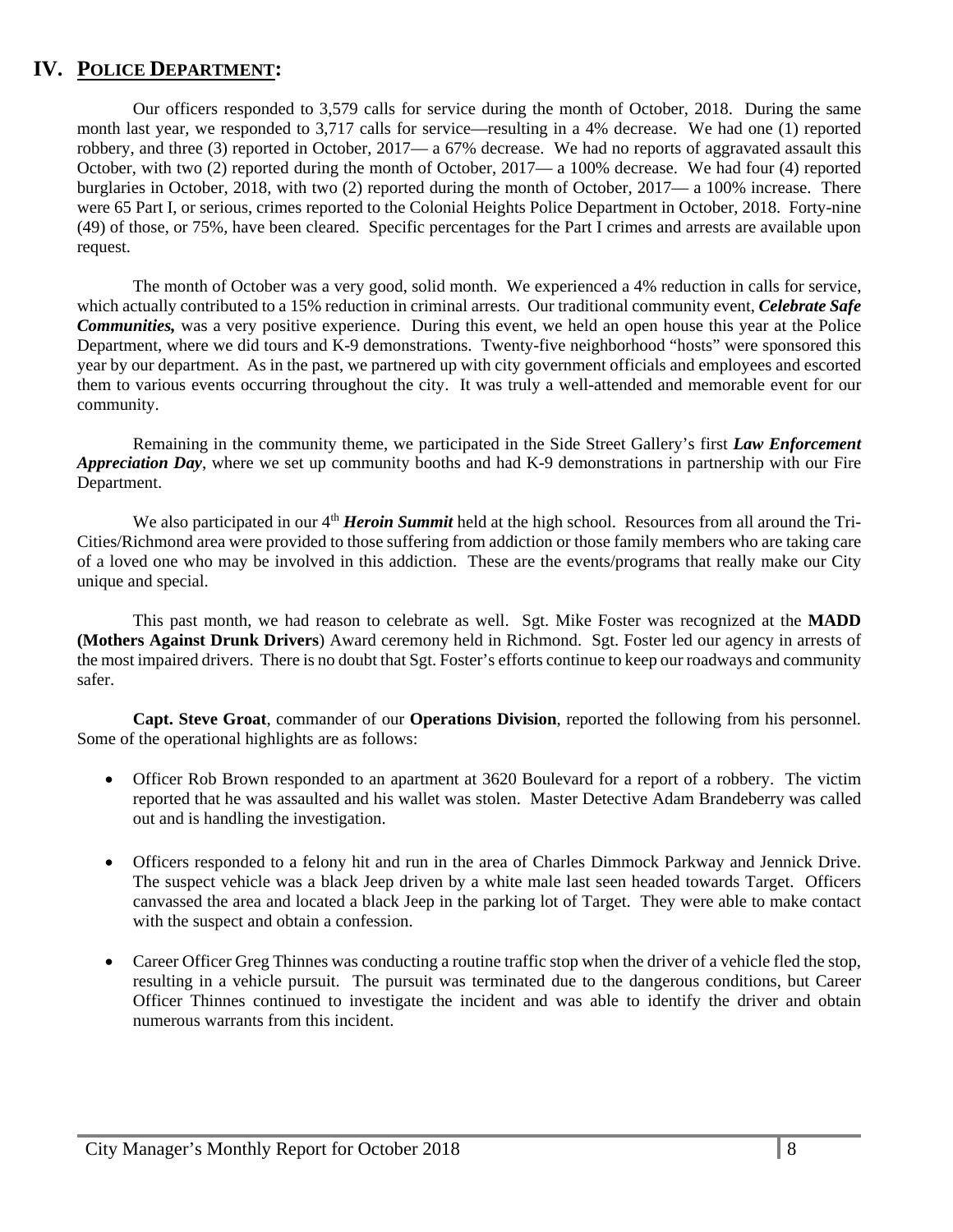- Career Officer Thinnes was working extra duty at Southpark Mall when he observed a tow truck conducting a repossession of a vehicle. Career Officer Thinnes continued with his check of the mall area, and when he got back to the area of the tow situation, he heard a subject yelling, "Drop the gun." Career Officer Thinnes investigated the situation and found that the owner of the vehicle returned and went to get his property out of the repossessed vehicle. The "property" was a firearm, and further investigation revealed that the owner was a convicted felon. Career Officer Thinnes arrested the owner and seized the illegal firearm.
- Officer Jason Poe, along with Sr. Officer Brett Jennings, investigated a shoplifting incident at Walmart. The suspect was seen on video making a purchase with a debit card, and Officer Poe was able to use that information to obtain an identity and warrants on the suspect.
- Officers responded to the area of Walmart for a report of a missing 78-year-old male who had dementia. The majority of the shift on duty responded, as well as Career K-9 Officer Chris Wulff and his K-9, Rose, to look for the male subject. The subject was located in Hopewell after he had boarded a city bus to return home.
- Master Officer Bob Clark and Officer Jason Poe investigated an incident at Dupuy Court Apartments. After the suspect's arrest and during a search, Master Officer Clark also located narcotics and obtained charges for that crime as well.

The **Law Enforcement Services Division**, commanded by **Acting Capt. Robert Ruxer**, also reported his division as having a solid month. Highlights from their reported activities are as follows:

- Law Enforcement Services members, and other department members, attended an appreciation luncheon at Wagstaff's Steakhouse hosted by Don Anderson and Associates.
- The department held written and physical testing for the open police officer position.
- Captain Ruxer and Sergeant Renee Walters conducted panel interviews for police applicants.
- Sergeant Walters assisted Master Officer Dale Waldrop and members of *CADRE* at the high school in passing out candy to seat-belted students. All students checked were wearing seatbelts.
- Law Enforcement Services Division participated in the *National Drug Take Back* by hosting an event in the Ashley Furniture Lot. Over 226 pounds of medication were collected. There was also a child safety seat check held in conjunction with the Drug Take Back event.

Our **Investigations Division,** commanded by **Capt. Dann Ferguson**, reported a busy month, with thirteen (13) new cases assigned to the division. Fourteen (14) cases were cleared, including seven (7) cases from previous months, all of which resulted in a 93% clearance rate. During the month of October, we had one (1) reported nonfatal heroin overdose. We also processed 13 concealed weapon permits, one (1) precious metal permit and two (2) massage clinic permits.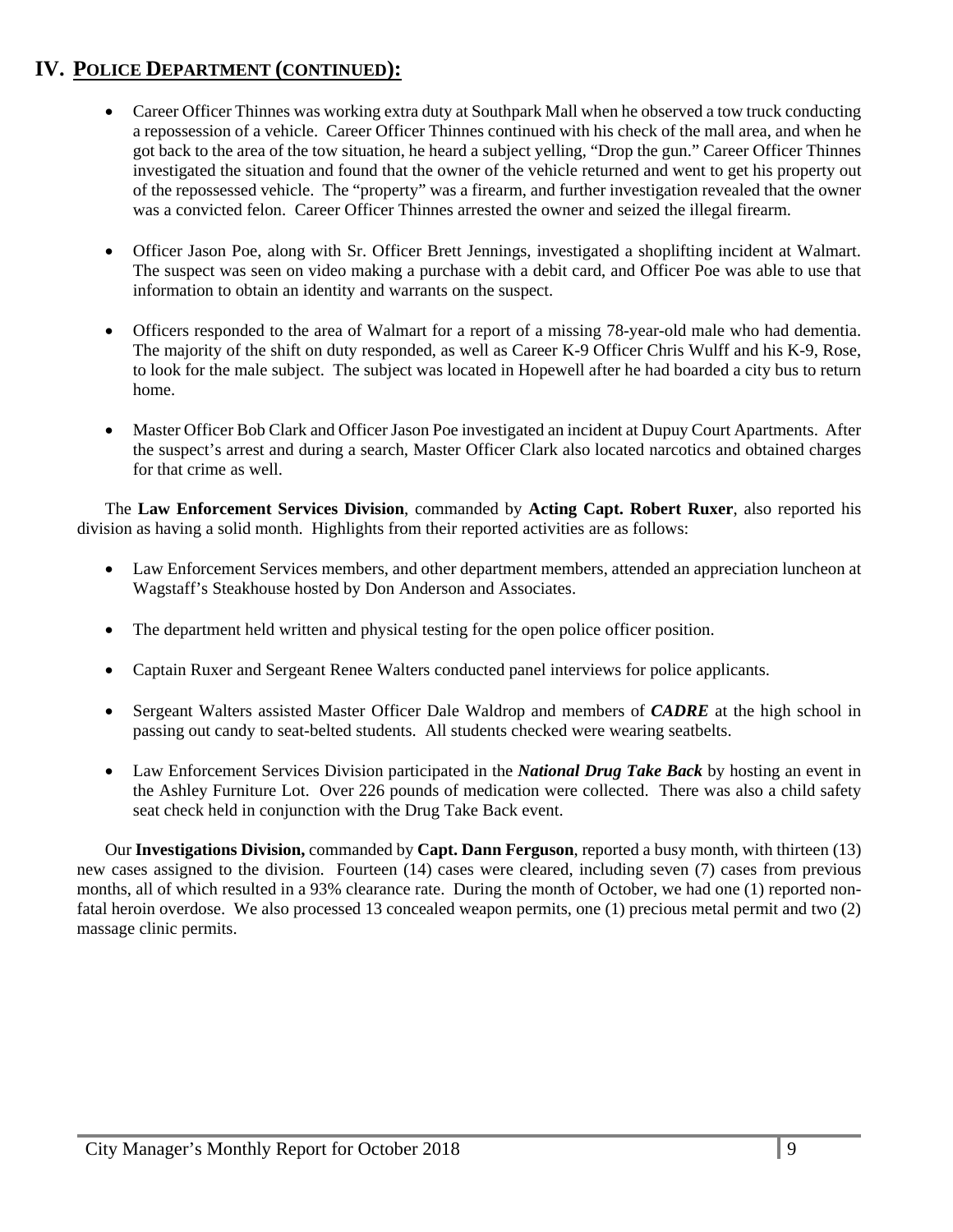Some of the division highlights include:

- Detective Sergeant Thad Johnson was assigned two (2) new cases.
	- o One case cleared by arrest was for harassing communications to a college student.
	- o One case involved the grand larceny of a cell phone where the victim refused to prosecute.
	- o Cleared from previous months was a grand larceny from Macy's.
- Master Detective Roger Santini was assigned three (3) new cases.
	- o One case involved credit card fraud from a local business.
	- o One case involved a missing person, who was ultimately located.
	- o One case involved a sexual assault at a local hotel, which was cleared by arrest.
	- o Master Detective Roger Santini cleared two inactive cases from previous months—grand larceny at Wal-Mart and a false pretense offense at Game Stop.
- Career Detective Chris Harris was assigned two (2) new cases this month, as follows:
	- o One case involved a fraud involving a citizen in Colonial Heights.
	- o One case was a GPS tracking device being placed on a juvenile's vehicle.
	- o Career Detective Harris cleared two inactive cases from previous months—a death investigation (unfounded, accidental heroin overdose); and a break and enter incident that was unfounded based on several stories told by the victim and her refusal to cooperate.
- $\triangleright$  Master Detective Adam Brandeberry was assigned six (6) new cases this month, as follows: o One case involved a sexual assault.
	-
	- o One case involved a robbery of a citizen on the Boulevard.
	- o Two cases involved a fraud relating to a citizen in Colonial Heights.
	- o One case involved harassing communications of a Colonial Heights citizen.
	- o Master Detective Brandeberry cleared two inactive cases from previous months—grand larceny from a jewelry store at Southpark Mall, and a distribution of child porn involving several juveniles that were sexting.

Two public nuisance letters were issued this month:

 100 block of Newcastle Drive 100 block of Marvin Avenue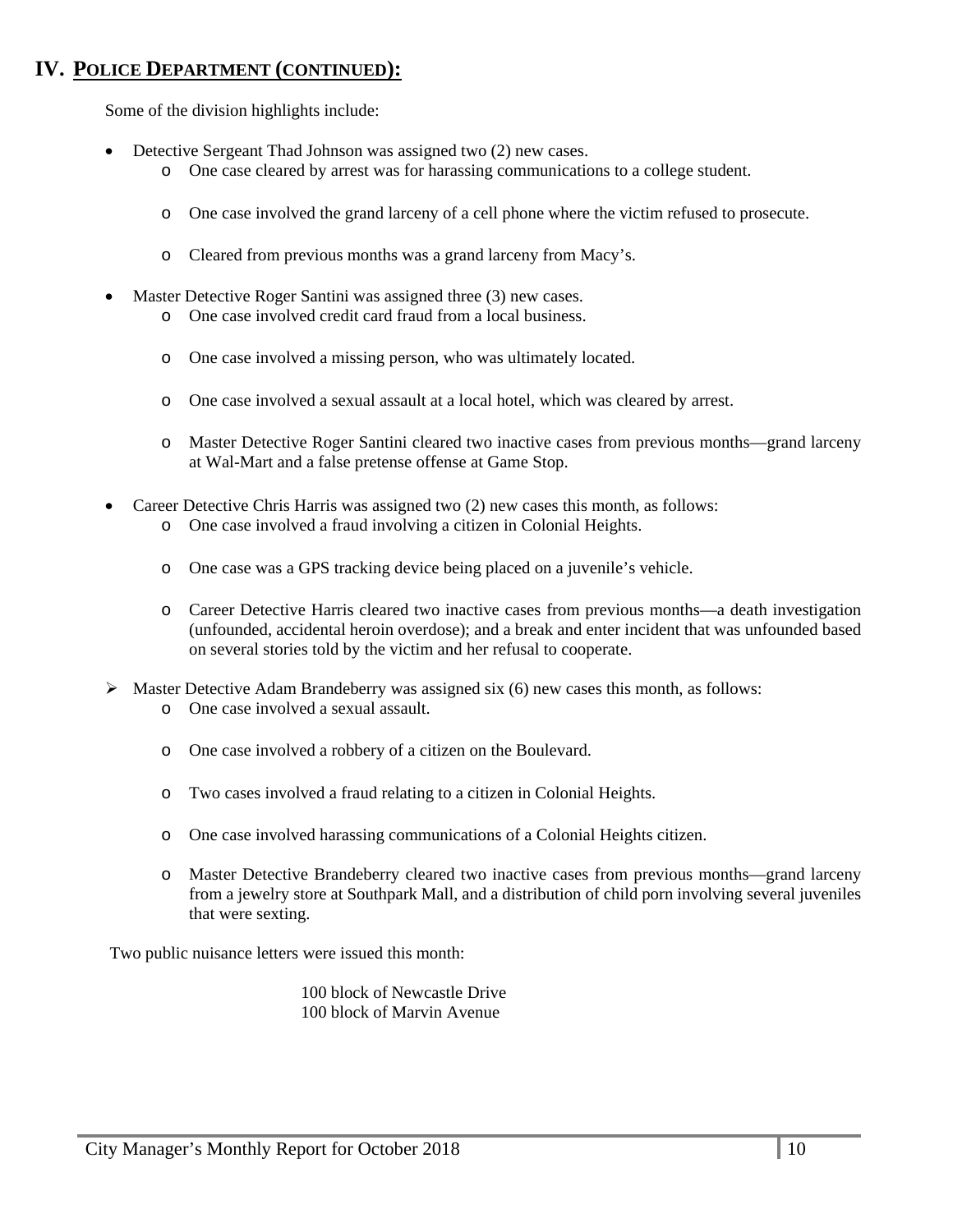**Auxiliary** and **Sentinels** assisted school resource officers by working security at one football game, *Drug Take Back*, *Halloween in the Park, VSU Homecoming* traffic detail, the *Public Safety Art Auction* and *Celebrate Safe Communities Night*. Auxiliary Officer Jason E. Poe has completed six weeks of his field training, which is projected to be completed around December 15, 2018. Auxiliary/Sentinel members volunteered 347 hours of service during October. Our Auxiliary/Sentinel members have volunteered 2,319 hours of service during the 2018 calendar year.

 As an agency, overall we made 349 total arrests, worked 92 crashes, wrote 590 traffic citations, executed 839 traffic stops, affected 15 DUI arrests and 37 drug arrests, and issued 51 parking citations.

We honored two of our officers as *Employees of the Month* for September, 2018, as follows:

**Master Officer Travis J. Karr** was selected as one of two recipients of our *Employee of the Month Award* for **September, 2018**. Master Officer Karr represents our department as a member of the U. S. Marshal's Fugitive Task Force. On September 27, 2018, Master Officer Karr was able to locate a wanted person in regards to a fraud case. The suspect was from Ghana and had swindled a citizen out of approximately \$100,000.00. The suspect had already made plans to leave the country and flee back to Ghana, when Master Officer Karr was able to locate the suspect and take him into custody before he was able to leave. During the arrest, he was able to seize a backpack belonging to the suspect, which contained numerous cell phones and computers. These items could be key evidence in the scheme being perpetrated on citizens from Colonial Heights and other jurisdictions.

This is but one instance where Master Officer Karr's dedication to his job and the citizens of Colonial Heights has been proven. Travis comes in early and leaves late in order to locate suspects who are difficult to find. The Colonial Heights Police Department relies on Travis to locate and apprehend violent suspects as well. Whenever he is contacted in reference to any case, he is always willing to take on the challenge. Every week, Travis conducts surveillance on numerous wanted persons, which requires him to come in early and stay late. Master Officer Karr's diligence prevents numerous wanted persons from continuing to commit all manner of crimes.

Travis is a valued member of this department. He is willing, and more than able, to rise to the challenge of a very specialized nature. Fugitive apprehension is an extremely dangerous assignment, and Travis has shown his ability and expertise in this area. His contributions to this department are immeasurable, and we are proud and grateful that he is a member of our organization.

**Officer Darrell W. Aleshire, Jr.,** was also selected as our *Employee of the Month* for **September, 2018***,*  for going above and beyond his duty. On September  $19<sup>th</sup>$ , he was on a call at Walmart. While riding with his windows down, he heard a child screaming "Stop", as if he/she was in pain. He responded to the location and, while approaching, could see a male striking a young child on her backside and could hear skin-to-skin contact. Officer Aleshire interceded and discovered that the male was the child's father. Through interview and investigation, Officer Aleshire took the father into custody and obtained a warrant for felony child abuse/neglect, after which the suspect was incarcerated. Later, Darrell consulted with the Commonwealth's Attorney and obtained additional warrants on this father, as well as on the mother, who was also present on the day of this incident. Officer Aleshire's interview during the execution of the additional warrants revealed that the father admittedly had been excessive in disciplining his children in the past on multiple occasions. Immediately after the first incident, Officer Aleshire alerted Child Protective Services (CPS) concerning this situation.

 Both as a police officer and as a father, Officer Aleshire was obviously concerned about the welfare of this crying child. It is important to note that in addition to the excessive strikes from her father, the young daughter was vomiting during this incident from crying and being so upset. This incident was also witnessed by a citizen who was calling 911 as Darrell approached the father.

 Officer Aleshire continues to work hard during his assignment on Patrol. He is a self-motivated officer who excels no matter where he is placed. For his response to this situation, and his hard work throughout the month, we feel that Officer Aleshire more than deserves this award. Great job, Darrell!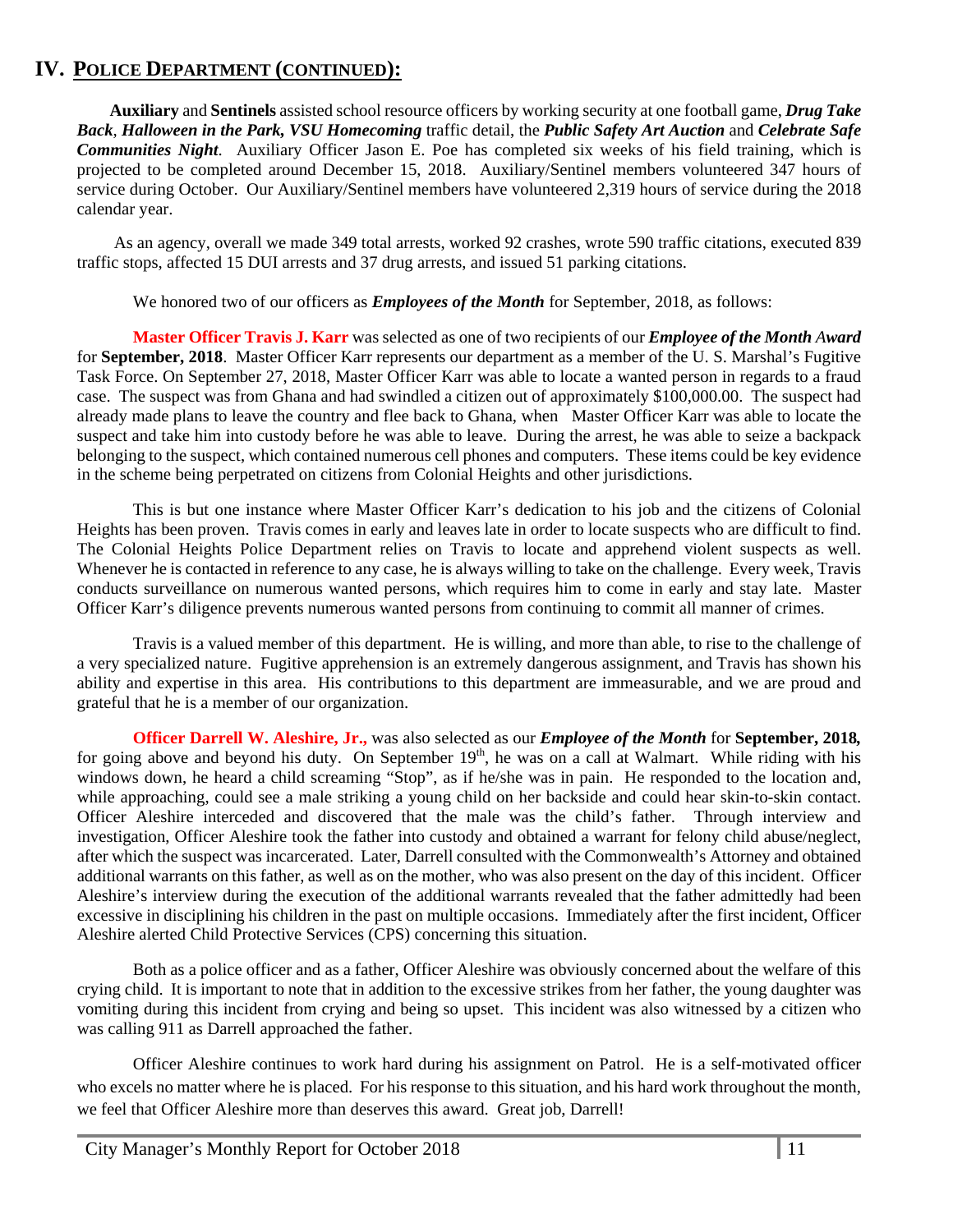## DEPARTMENT STATISTICS

| <b>Crime</b>                   | <b>October 2017</b>              | October 2018                    | <b>Percentage of</b><br><b>Increase/Decrease</b> |
|--------------------------------|----------------------------------|---------------------------------|--------------------------------------------------|
| Homicide                       | $\overline{0}$                   | $\overline{0}$                  | $0\%$                                            |
| Rape                           | 1                                |                                 | $0\%$                                            |
| Robbery                        | 3                                | 1                               | $-67%$                                           |
| <b>Aggravated Assault</b>      | $\overline{2}$                   | $\overline{0}$                  | $-100%$                                          |
| Simple Assault                 | 17                               | 18                              | 6%                                               |
| Breaking &<br>Entering         | $\overline{2}$                   | $\overline{4}$                  | 100%                                             |
| Larceny                        | 69                               | 41                              | $-41%$                                           |
| Vehicle Theft                  |                                  | $\overline{0}$                  | $-100%$                                          |
| Arson                          | $\overline{0}$                   | $\overline{0}$                  | $0\%$                                            |
| Shoplifting                    | 50                               | 21                              | $-58%$                                           |
| <b>DUI</b> Arrests             | 22                               | 15                              | $-32%$                                           |
| All Criminal<br><b>Arrests</b> | 409                              | 349                             | $-15%$                                           |
| <b>Calls for Service</b>       | 3,717                            | 3579                            | $-4%$                                            |
| <b>October 2018</b>            | <b>Number</b><br><b>Reported</b> | <b>Number</b><br><b>Cleared</b> | <b>Percentage</b><br><b>Cleared</b>              |
|                                | 65                               | 49                              | 75%                                              |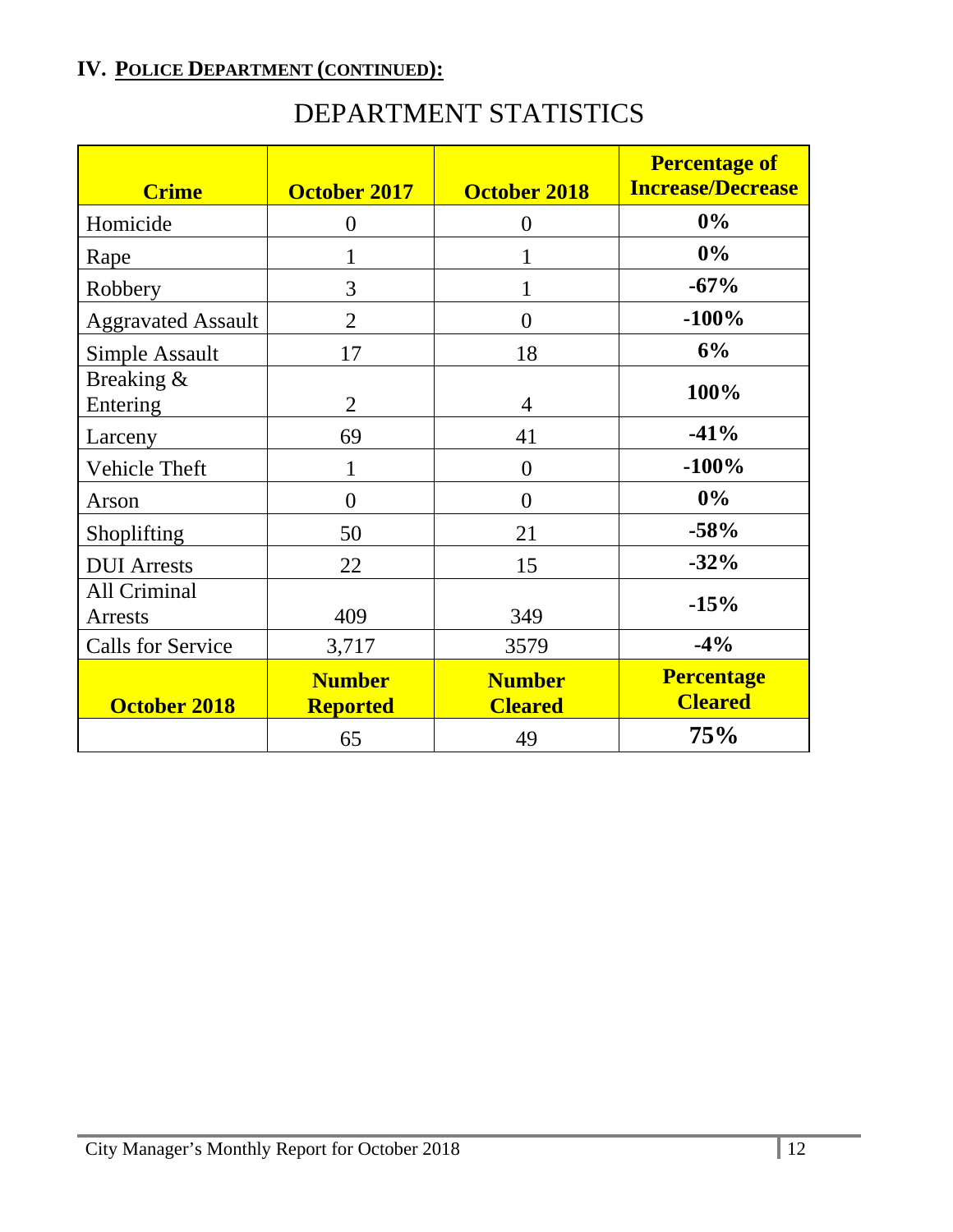## **V. FIRE & EMS DEPARTMENT:**

|                                                     |                                                           |                                                          | 112<br><b>Total Fire Type Incidents:</b>                                                                                       |                  |  |
|-----------------------------------------------------|-----------------------------------------------------------|----------------------------------------------------------|--------------------------------------------------------------------------------------------------------------------------------|------------------|--|
| <b>Total Incidents: 456</b>                         |                                                           |                                                          | (Total Fire Loss \$2.800):<br>241<br><b>Total Patients transported:</b><br>(Total EMS incidents 303):                          |                  |  |
| EMS.                                                |                                                           | <b>Fire, 153</b><br>34%                                  | Fire units arrived on scene in less than 9 minutes on 96.2% of<br>emergency incidents.<br>(Average response time 6:38 minutes) |                  |  |
| 303<br>66%                                          |                                                           |                                                          | EMS units arrived on scene in less than 9 minutes on 97.3% of<br>emergency incidents.<br>(Average response time 5:42 minutes)  |                  |  |
|                                                     |                                                           | <b>Fire Division(number of incidents):</b>               |                                                                                                                                |                  |  |
|                                                     | <b>Fires</b>                                              | <b>Hazardous Situations</b>                              | Service calls and false calls                                                                                                  |                  |  |
| <b>Building Fire</b><br><b>Unauthorized Burning</b> | 1<br>1                                                    | Arcing Shorted Electrical<br>Equipment                   | $\mathbf{3}$<br>Good Intent Calls<br><b>Public Service</b>                                                                     | 43<br>35         |  |
| Vehicle Fire                                        | $\overline{2}$                                            | Power Line Down                                          | <b>Public Fire Education</b><br>13                                                                                             | 8                |  |
|                                                     | Road Freight or Transport<br>$\mathbf{1}$                 | Gas Leak (Natural or LPG)                                | <b>Smoke Detector Installation</b><br>$\mathbf{1}$                                                                             | 3                |  |
| Vehicle Fire<br>Brush fire                          | $\mathbf{1}$                                              | Electrical wiring problem<br>Overheated Electrical Motor | $\boldsymbol{2}$<br>CO Detector Installation<br>Child Seat Installation<br>1                                                   | 1<br>4           |  |
|                                                     |                                                           | Haz Mat Investigation                                    | Knox Box Installation<br>$\overline{\mathbf{4}}$                                                                               | 1                |  |
|                                                     |                                                           |                                                          | False Alarm/False call                                                                                                         | 24               |  |
|                                                     |                                                           |                                                          | Wind Storm, Tornado/Hurricane                                                                                                  | 3                |  |
|                                                     | M/A First Responder given to EMS Chesterfield             | $\boldsymbol{2}$                                         | M/A given to Petersburg Fire                                                                                                   | 4                |  |
|                                                     | M/A given to Chesterfield Fire                            | $\overline{2}$                                           | M/A received from Chesterfield Fire                                                                                            | 2                |  |
|                                                     |                                                           | <b>STAFFING</b>                                          |                                                                                                                                |                  |  |
|                                                     |                                                           | <b>Engine unstaffed</b><br>due to EMS call               | <b>Engine left with 2 personnel</b><br>due to EMS call                                                                         |                  |  |
| <b>Station 1</b>                                    | <b>Number of Incidents</b>                                | 14                                                       | 9                                                                                                                              |                  |  |
|                                                     | <b>Total hours</b>                                        | 19 hrs. 54 min.                                          | 11 hrs. 42 min.                                                                                                                |                  |  |
| <b>Station 2</b>                                    | <b>Number of Incidents</b>                                | 19                                                       | 28                                                                                                                             |                  |  |
|                                                     | <b>Total hours</b>                                        | 22 hrs. 50 min.                                          | 33 hrs. 32 min.                                                                                                                |                  |  |
|                                                     |                                                           | <b>EMS Mutual aid</b>                                    |                                                                                                                                |                  |  |
|                                                     | M/A given to Petersburg EMS                               | 2                                                        | M/A received from Fort Lee EMS                                                                                                 | 4                |  |
|                                                     | M/A given to Chesterfield EMS                             | 1                                                        | M/A received from Petersburg EMS                                                                                               | 4                |  |
| <b>EMS Transports (by facility)</b>                 |                                                           |                                                          |                                                                                                                                |                  |  |
|                                                     | Southside Regional Medical Center                         |                                                          | 141                                                                                                                            | 58.50%           |  |
|                                                     | Tri-City Emergency Room<br>Southside Regional (Southpark) |                                                          | 25<br>27                                                                                                                       | 10.37%<br>11.20% |  |
|                                                     | John Randolph Medical Center                              |                                                          | 13                                                                                                                             | 5.39%            |  |
| Chippenham Hospital                                 |                                                           |                                                          | 12                                                                                                                             | 4.97%            |  |
| <b>VCU Health Systems</b>                           | St. Francis Medical Center                                |                                                          | 3<br>15                                                                                                                        | 1.24%<br>6.22%   |  |
| VAMC (McGuire)                                      |                                                           |                                                          | 1                                                                                                                              | 0.42%            |  |

Johnston Willis Hospital

 **1.24%** 

**3**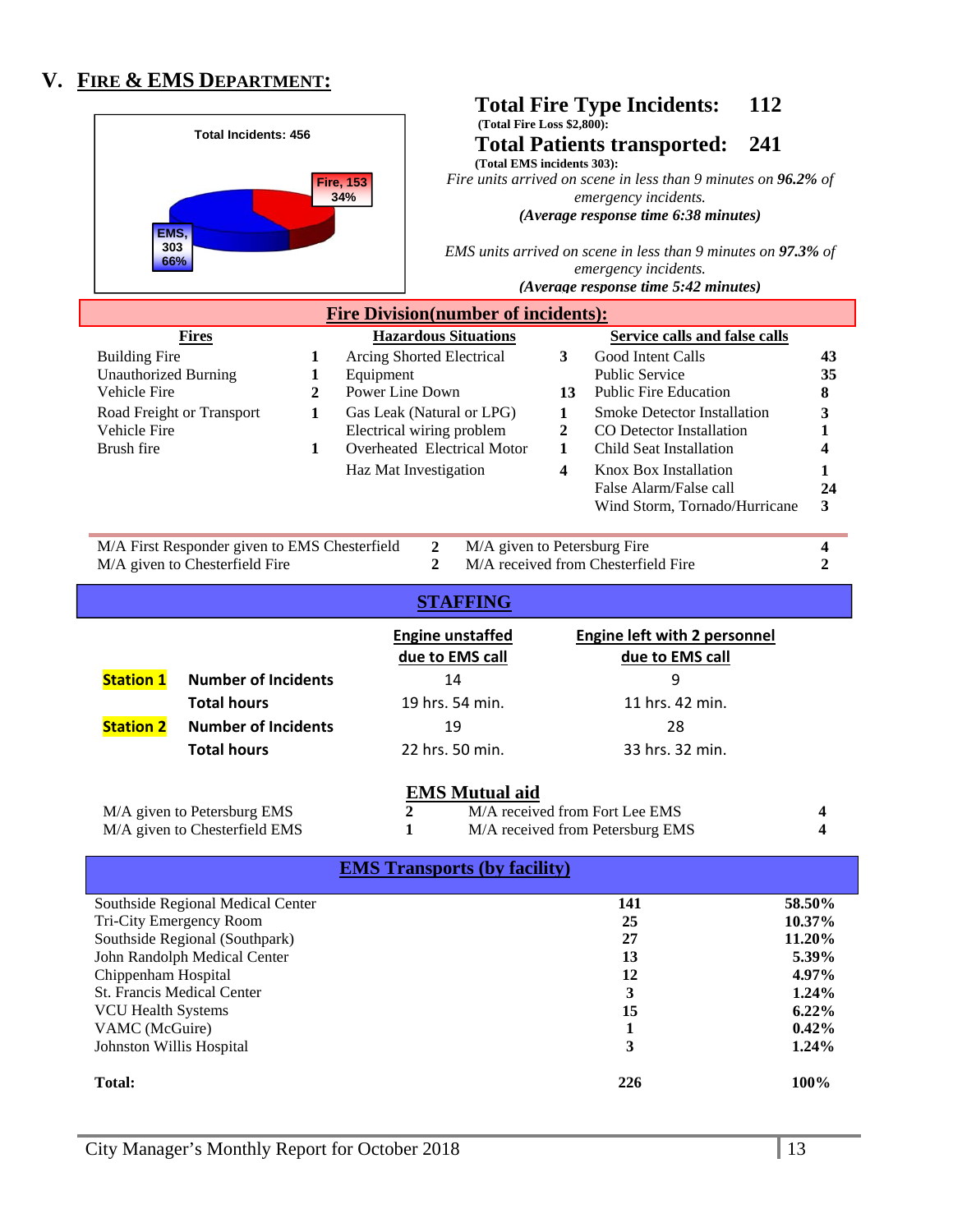## **VI. FINANCE DEPARTMENT:**

#### **Departmental Highlights:**

- ERP System- The evaluation team hosted scripted demos with both vendors for two days each. A specific list of tasks was provided to both vendors for them to demonstrate how their system would accomplish each task. The team has unanimously agreed on a vendor to recommend to Council on November 13.
- The auditors are working on the City's report and wrapping up their work remotely. We expect to receive a draft of the report in mid-November.
- The City successfully closed on a \$5.825M bank loan on October 19. Funds are now available for the projects approved in the FY19 of the CIP.

**Finance –** 1,075 Checks processed; no Alarm citations sent

**Purchasing** –170 total purchase orders were completed with 148 being processed by purchasing and 22 departmental purchases being reviewed. This compares to 189 being completed for the same period in 2017. In addition, 124 check requests were prepared by departments which are not processed by Purchasing.

#### **Bid/RFP Activity**:

Construction on the Tennis Courts project behind CHHS will begin November 5. This project includes all fencing, new lights, windscreen, nets, marking of the courts, and providing pickle ball marking on two courts.

The ERP evaluation team on Invitation # 18-071302-1072 Financial Management, Tax Administration and General Enterprise Resource Planning Software is making a recommendation to Council for award of contract on November 13.

Six proposals received in response to Invitation # SP18-100102-1075, Computer Aided Dispatch (CAD), Mobile client, Law Enforcement Records Management Software (RMS) Automatic Vehicle Locator (AVL ) CAD to CAD Solution are being evaluated by the CAD evaluation team.

Two proposals in response to invitation # 18-112602-1077, Consultant to complete a water and sewer financial analysis and rate study (with option for infrastructure condition assessment), on October 26. Staff will review the proposals and interview candidates in November.

Five bids were received in response to invitation #18-101602-1078, Business Process/Management Information Consultant, on Oct 16. A group has evaluated the proposals and will award a contract in November pending reference checks.

Invitation # 18-111602-1079, "On Call" Land Surveying & Mapping services was issued on October 31, with proposals due on November 16.

Invitation # 18-120702-1080, Pavement Preservation 2019 was issued on October 31, with proposals due on December 7.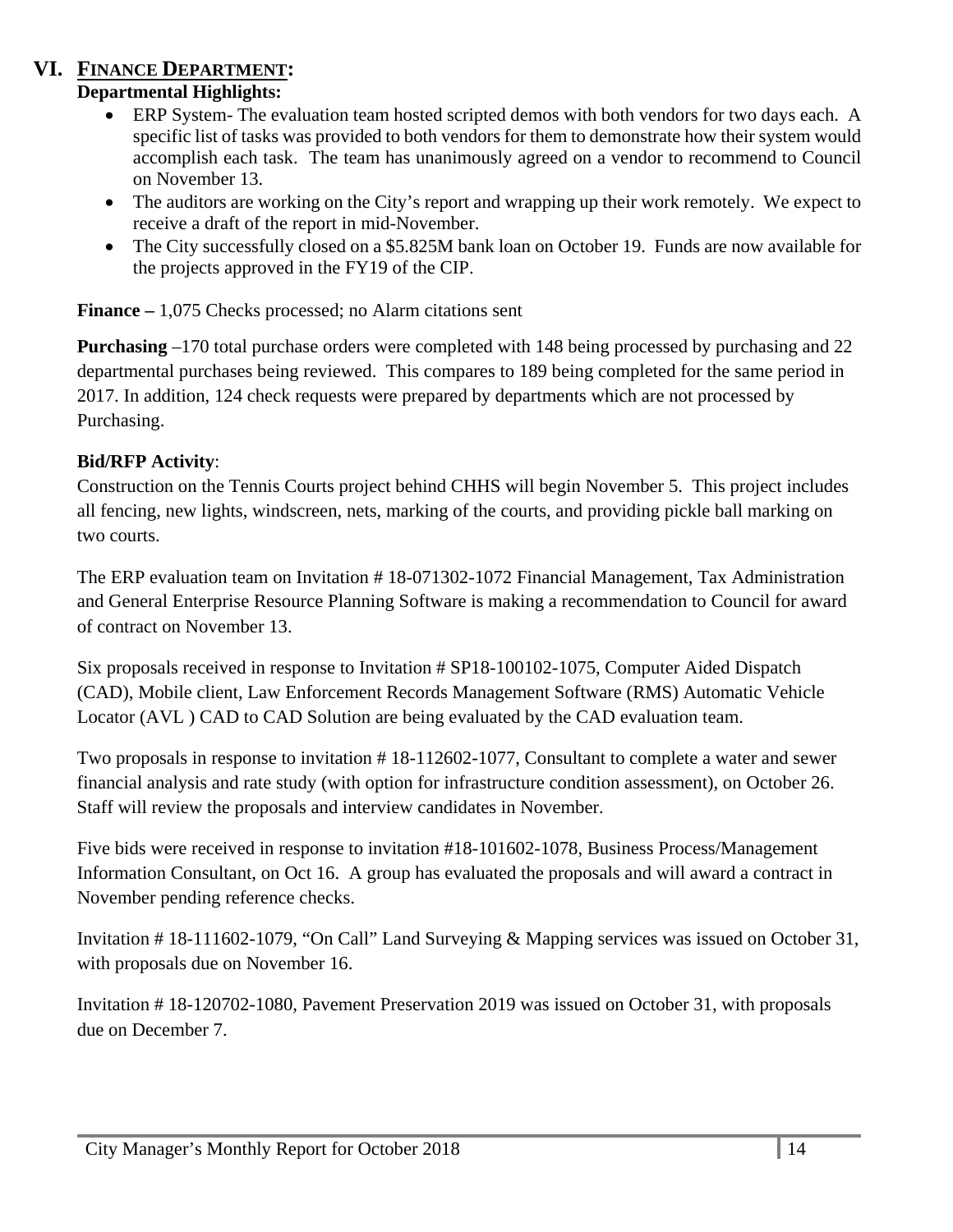## **VI. FINANCE DEPARTMENT (CONTINUED):**

- Invitation # 18-120702-1081, Temple Avenue Resurfacing (Boulevard to Conduit Road) was issued on October 31, with proposals due on December 7
- Invitation  $\# 18 120702 1082$ , Temple Avenue Resurfacing (Conduit Road to City Limits) was issued on October 31, with proposals due on December 7

#### **Other Purchasing Activity**

- Staff continued to work with Columbia Gas, for a gas line modification, for the new generator at the Public Safety Building. An electrical contractor was also bought in, to give us some pricing on using the old generator for City Hall.
- New animal control truck, with animal boxes, was purchased during the month. The price on the truck was below the State of VA contract pricing.
- Seal coating the asphalt trail at Flora Hill Park was completed during the month.
- Air quality testing was done at Fire Station #2, due to insulation particles falling from the roof in the bay.
- Purchased exchange server 2016 user licenses to update the City's email server.
- A purchase order was issued for plans and specifications for some bridge rehabilitation needed in the City.
- A meeting was held with a utility audit vendor to review all energy and gas, wireless phone, and land line phone bills for errors or opportunities for savings. If the City decides to move forward with this, we will be riding a contract issued by Chesterfield County.

#### **Risk Management**

• No new claims issued during the month

#### **Utility Billing:**

Bi-monthly Utility Bills Sent – 3.633

Delinquent Notices Sent – 847 or 22.1% with 131 cut off for nonpayment.

No set-off Debt Collections received for this month.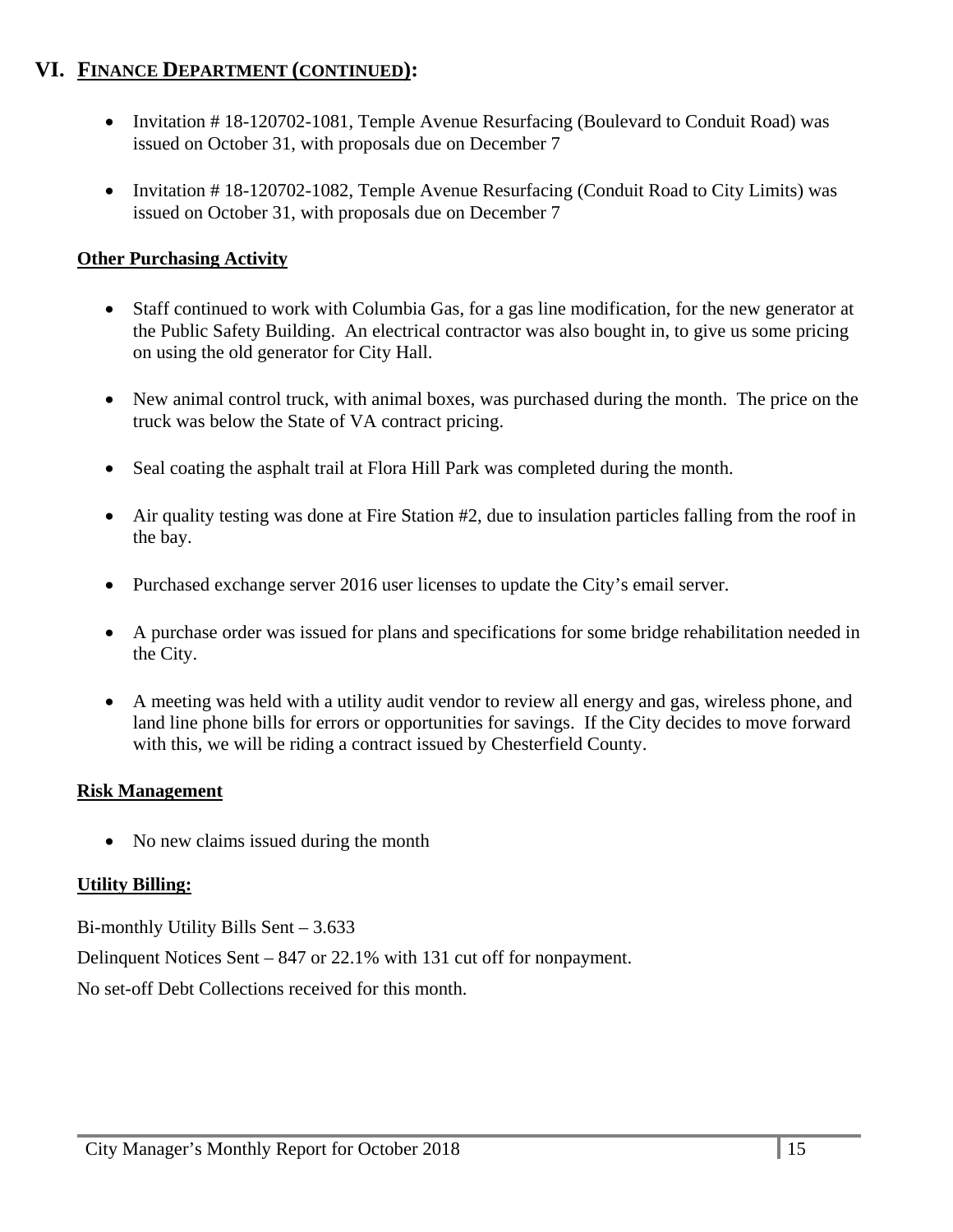## **VII. HUMAN RESOURCES DEPARTMENT:**

The following information is a summary of activities for the Human Resources Department during the month of October 2018:

#### **Advertisements**

| Department                      | Position                                  |
|---------------------------------|-------------------------------------------|
| Commonwealth's Attorney         | Administrative Assistant (Part-time)      |
| Finance                         | <b>Financial Specialist I</b>             |
| <b>Fleet Maintenance</b>        | Senior Automotive Mechanic (Part-time)    |
| Planning & Comm. Dev/Econ. Dev. | Community/Economic Development Specialist |
| <b>Recreation &amp; Parks</b>   | Recreation Assistant I (Part-time)        |

#### **Applications & Testing**

|                                        | <b>Total Applications</b> | Total Hits on Job        |
|----------------------------------------|---------------------------|--------------------------|
| Position                               | Received                  | <b>Announcement Page</b> |
| Administrative Assistant (Part-time)   | 5 $\vdash$                | 458                      |
| <b>Financial Specialist</b>            | 76                        | 637                      |
| Senior Automotive Mechanic (Part-time) |                           | 48                       |

#### **Pay Plan Study**

 Continue to receive survey questionnaires from surrounding and similar size localities and anticipate all responses will be received by November 30, 2018.

#### **Miscellaneous**

- Participated in the panel interview phase of the Deputy Chief of Fire  $& EMS$  recruitment process on October 2, 2018.
- Administered the written test phase for the EMS Firefighter position on October 8-9, 2018 and Police Officer position on October 12, 2018.
- Attended annual IPMA-VA Chapter HR Director's conference, which focused on diversity and inclusion, strategic relationships, and best practices
- Attended the annual Woods Rogers employment law seminar for a general update about current and new laws.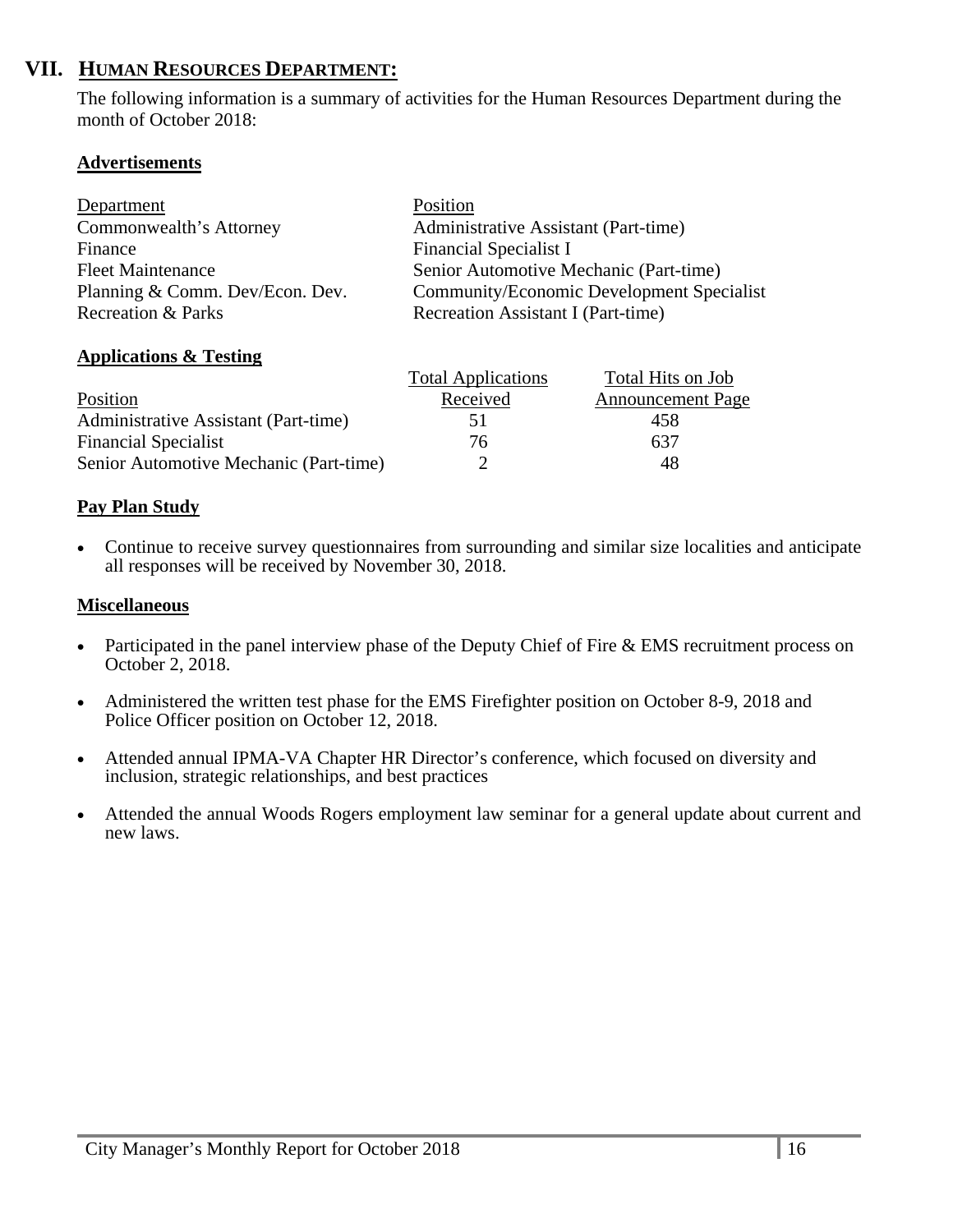## **VIII. INFORMATION TECHNOLOGY DEPARTMENT:**

The City's website, www.colonialheightsva.gov, had 51,349 page views in the month of August.



- $\star$  Citizens submitted and city staff processed 440 service requests and questions through the "Report a Concern" module during the month of October.
- $\star$  The City of Colonial Heights' Facebook Page now has 4,526 fans and the City's Twitter account has 1,303 followers. There are 3,405 subscribers for "In the News".
- $\star$  Proactive Information Management completed 78.9 hours of IT service and maintenance for City departments this month.

## **IX. LIBRARY:**

- $\approx$  The library staff circulated 20,362 titles in September.
- $\approx$  Residents borrowed 6,743 e-books on Kindles, while 478 e-books and audios were downloaded from the library's online Hoopla collection. There are currently 721 residents registered for the Hoopla service.
- $\star$  The public computer center had 1,583 users, while the iPad center was used 58 times.
- $\hat{x}$  The children's story time program had 362 children participating.
- $\mathcal{R}$  The library's meeting rooms were used by 114 groups.
- An average of 683 residents used the library each day, while 105 residents registered for new library cards.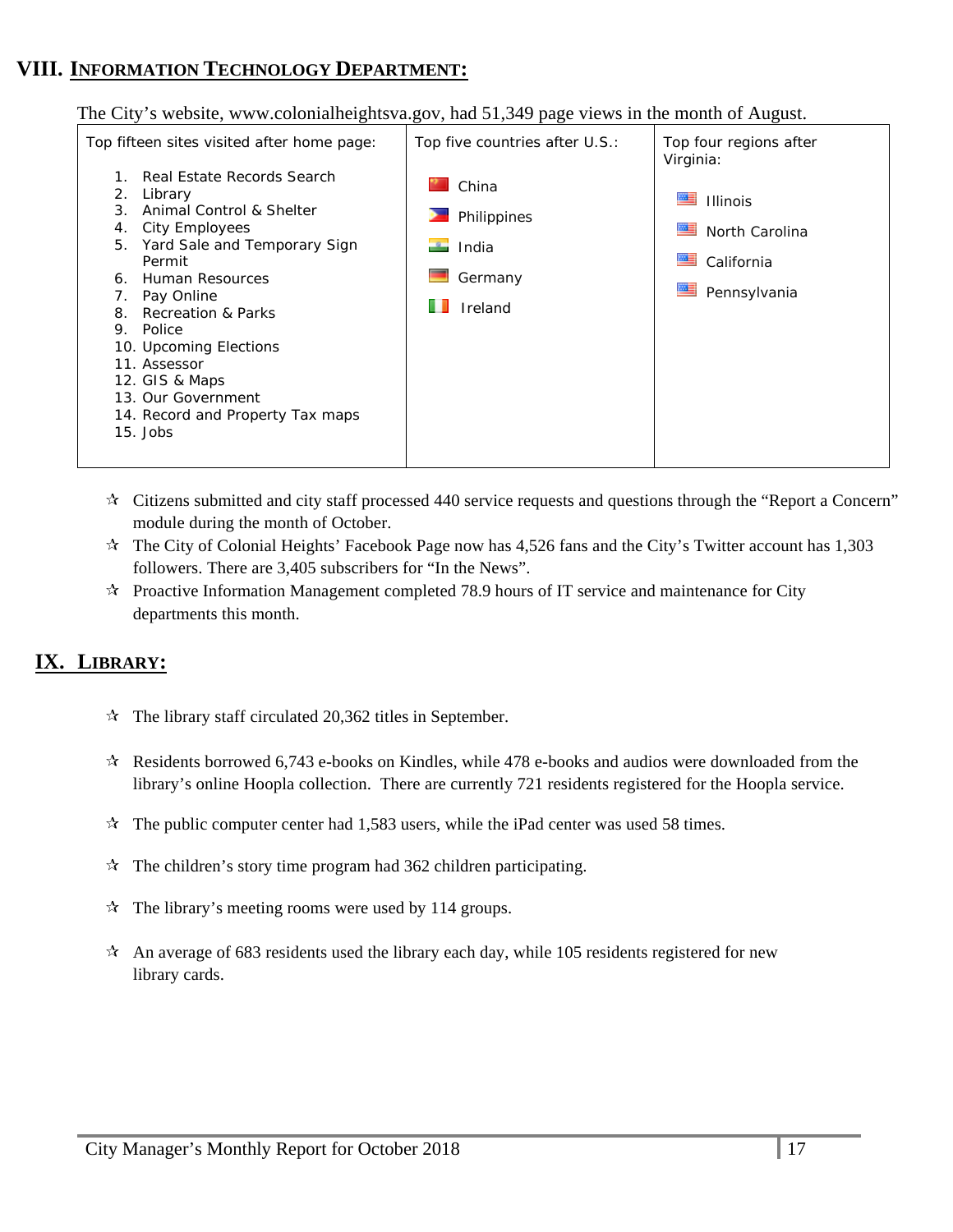## **X. RECREATION & PARKS DEPARTMENT:**

#### **Recreation Division**

In October the Recreation Department held the 18th Annual Halloween in the Park event at Flora Hill Park. Registration for youth basketball leagues began and practices will begin late November. Staff completed programming for the winter months, December-February, for inclusion in the winter edition of the City Focus. Staff also continues work on the City Tree Lighting and Santa Workshop event scheduled for Saturday November 24th, as well as the Annual Christmas Parade scheduled for Tuesday December 4th. Staff attended the VRPS Annual Conference in Henrico, VA where the Department and American Legion Post 284 were awarded the Distinguished Private Sector Award for the Legion's work with us in 2017. Also, in October, as part of a grant with ALDI and The United Way, a Learning Trail was installed at Flora Hill Park.

| Activities/Programs          | 2018           | 2017  |
|------------------------------|----------------|-------|
| Adult Softball (Fall League) | 16             | 19    |
|                              | teams          | teams |
| Youth Football               | 82             | 45    |
| Youth Cheerleading           | 50             | 51    |
| Girls Fast Pitch Fall Ball   | 54             | 27    |
| Fall Baseball                | 40             | 34    |
| Youth Volleyball             | 25             | n/a   |
| Ready, Set, Run              | 7              | 12    |
| Little Tykes                 | $_{11}$        | 16    |
| Tennis Lessons               | 5              | n/a   |
| Therapeutic Recreation       | 86             | n/a   |
| Family Pumpkin Carving Night | 20             | n/a   |
| Halloween in the Park        | 2,100          | 2,000 |
| Mess Makers                  | 8              | 9     |
| Karate                       | $\overline{4}$ | 10    |
| <b>Belly Dance</b>           | 8              | 6     |
| <b>Facility Usage</b>        | 2018           | 2017  |
| Community Room Attendance    | 920            | 1,010 |
| Community Room               |                |       |
| Reservations                 | 25             | 31    |
| Pavilion Attendance          | 2,150          | 2,020 |
| <b>Pavilion Reservations</b> | 26             | 22    |
| Field Attendance             | 6,125          | 7,550 |
| Field Rentals                | 57             | 91    |

## **Violet Bank Museum**

|            | 2018 | 2017 |
|------------|------|------|
| Attendance | 484  | 316  |

House Tours: 85

Grounds Use: 52 (includes two weddings under the Cucumber Tree)

Ongoing Programs: 47

Fall Festival Carnival Extravaganza Event: 300+ visitors

The museum staff and volunteer(s) had a productive month working on new displays, cleaning and organizing. Work continues on compiling an updated museum inventory as well. The Francis Bland Randolph Chapter of NSDAR held a meeting in the conference room and toured the museum. They very generously gave a \$40 check to the museum for this. Other tours were given throughout the month and positive comments continue to fill the guest book pages.

The first event for new museum staff took place - The Fall Festival Carnival Extravaganza. Despite the rain pushing the event from Saturday to Sunday, visitor turnout was good and everyone seemed to have a great time. A small army of volunteers worked hard to help make this happen and their help is greatly appreciated.

The month ended with an opportunity to do some outreach and networking at the Blandford Cemetery 'All Hallows Eve Tours'.

Museum brochures and Candlelit Tour flyers were placed at Blandford Welcome Center, Petersburg Visitor Center, the Exchange Building and the Hopewell Visitor Center.

Museum staff met twice during the month with the Violet Bank Garden Club, who will be doing the Christmas Decorations at the museum again this year. Decorating colors and themes were discussed, material lists compiled and preparations are underway.

#### **Fall Festival Carnival Extravaganza**

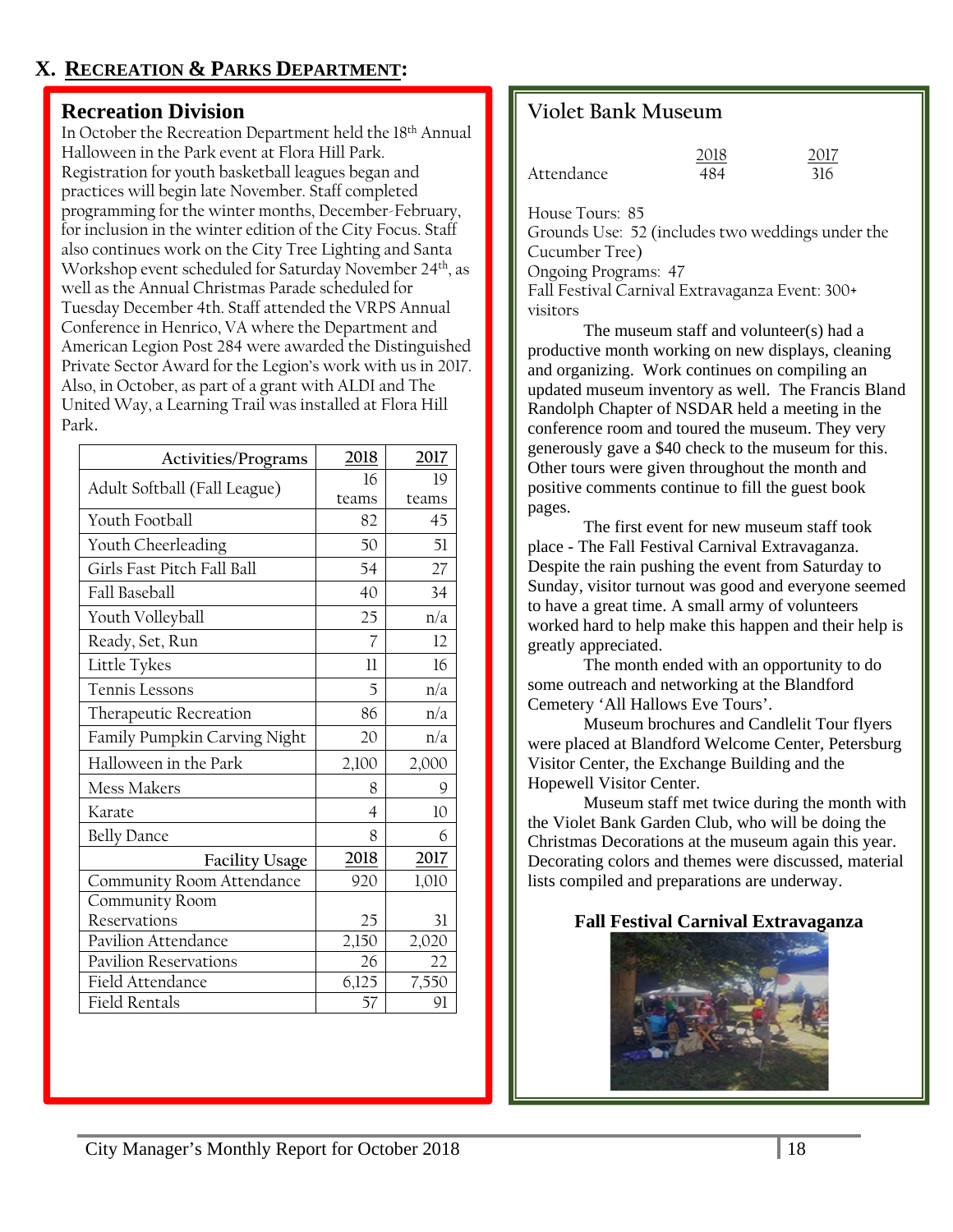## **X. RECREATION & PARKS DEPARTMENT (CONTINUED):**

#### **Agency on Aging**

| Adult C oloring<br>6<br>9<br>Bingo in Center<br>30<br>59<br>Bob Ross Painting Class<br>N/A<br>7<br>Bowling<br>192<br>192<br>Bridge Party<br>$\overline{48}$<br>44<br>Bridge Tournament<br>128<br>$\overline{104}$<br>BUNCO<br>$\mathbf{0}$<br>20<br>Fall Wreath Workshop<br>N/A<br>10<br>Golfers Meeting<br>N/A<br>71<br>Golfers Board Meeting<br>N/A<br>12<br>Senior Club M eeting<br>81<br>46<br>Senior Club Board Meeting<br>N / A<br>$\overline{12}$<br>Senior Citizen Dance<br>91<br>84<br>Senior Golf Association Fort Lee<br>347<br>448<br>Sing A-Long<br>$\overline{34}$<br>19<br>Awareness/Education<br>2017<br>2018<br><b>Blood Pressure Check</b><br>26<br>22<br>Flu & Pnueumonia Shots<br>15<br>25<br>M edicare Presentation<br>N/A<br>$\overline{26}$<br>Classes<br>2017<br>2018<br>Bridge 101<br>$\overline{N/A}$<br>16<br>Colorful Creation Open Paint<br>32<br>24<br>Crochet & Knitting<br>37<br>45<br>Line Dancing Class<br>41<br>80<br>Quilts for Vets<br>N/A<br>10<br>Sewing Class<br>16<br>29<br>Tap Class<br>95<br>77<br>Tech Savy<br>$\overline{2}$<br>10<br>Watercolor with Faye<br>28<br>30<br>Fitness<br>2017<br>2018<br>Muscles in Motion<br>205<br>257<br>Sit & Let's Get Fit<br>206<br>267<br>Strength & Stretch<br>355<br>469<br>Tai C hi<br>25<br>32<br>Pickleball<br>49<br>159<br>Water Aerobics<br>63<br>54<br>Yoga<br>151<br>151<br>2017<br>2018<br>T rips<br>Charles Town Slots<br>52<br>41<br>Family History Center<br>N/A<br>6<br>Lunch Bunch<br>8<br>18<br>Old Brick House<br>$\overline{N}/A$<br>24<br>Riverside Theatre<br>13<br>26<br>Smithfield Fashion Show<br>10<br>13<br><b>TOTAL</b><br>2,371<br>3,063<br>Volunteer Hours<br>46<br>28<br>Meals<br>2017<br>2018<br>Home Delivery Meals<br>100<br>50<br>Site M eals<br>45<br>51<br>T ransportation<br>2017<br>2018<br>Total Passengers<br>235<br>341<br>Total Trips<br>492<br>665<br>Total M iles<br>2791<br>3276<br>Wheelchairs<br>9<br>10<br>Donations<br>\$197.00<br>\$296.00<br>N ew Riders<br>11<br>1 | O.<br>o<br>$\circ$ |      |      |
|-------------------------------------------------------------------------------------------------------------------------------------------------------------------------------------------------------------------------------------------------------------------------------------------------------------------------------------------------------------------------------------------------------------------------------------------------------------------------------------------------------------------------------------------------------------------------------------------------------------------------------------------------------------------------------------------------------------------------------------------------------------------------------------------------------------------------------------------------------------------------------------------------------------------------------------------------------------------------------------------------------------------------------------------------------------------------------------------------------------------------------------------------------------------------------------------------------------------------------------------------------------------------------------------------------------------------------------------------------------------------------------------------------------------------------------------------------------------------------------------------------------------------------------------------------------------------------------------------------------------------------------------------------------------------------------------------------------------------------------------------------------------------------------------------------------------------------------------------------------------------------------------------------------------------------------------------------------------------------------------------------|--------------------|------|------|
|                                                                                                                                                                                                                                                                                                                                                                                                                                                                                                                                                                                                                                                                                                                                                                                                                                                                                                                                                                                                                                                                                                                                                                                                                                                                                                                                                                                                                                                                                                                                                                                                                                                                                                                                                                                                                                                                                                                                                                                                       | Activities         | 2017 | 2018 |
|                                                                                                                                                                                                                                                                                                                                                                                                                                                                                                                                                                                                                                                                                                                                                                                                                                                                                                                                                                                                                                                                                                                                                                                                                                                                                                                                                                                                                                                                                                                                                                                                                                                                                                                                                                                                                                                                                                                                                                                                       |                    |      |      |
|                                                                                                                                                                                                                                                                                                                                                                                                                                                                                                                                                                                                                                                                                                                                                                                                                                                                                                                                                                                                                                                                                                                                                                                                                                                                                                                                                                                                                                                                                                                                                                                                                                                                                                                                                                                                                                                                                                                                                                                                       |                    |      |      |
|                                                                                                                                                                                                                                                                                                                                                                                                                                                                                                                                                                                                                                                                                                                                                                                                                                                                                                                                                                                                                                                                                                                                                                                                                                                                                                                                                                                                                                                                                                                                                                                                                                                                                                                                                                                                                                                                                                                                                                                                       |                    |      |      |
|                                                                                                                                                                                                                                                                                                                                                                                                                                                                                                                                                                                                                                                                                                                                                                                                                                                                                                                                                                                                                                                                                                                                                                                                                                                                                                                                                                                                                                                                                                                                                                                                                                                                                                                                                                                                                                                                                                                                                                                                       |                    |      |      |
|                                                                                                                                                                                                                                                                                                                                                                                                                                                                                                                                                                                                                                                                                                                                                                                                                                                                                                                                                                                                                                                                                                                                                                                                                                                                                                                                                                                                                                                                                                                                                                                                                                                                                                                                                                                                                                                                                                                                                                                                       |                    |      |      |
|                                                                                                                                                                                                                                                                                                                                                                                                                                                                                                                                                                                                                                                                                                                                                                                                                                                                                                                                                                                                                                                                                                                                                                                                                                                                                                                                                                                                                                                                                                                                                                                                                                                                                                                                                                                                                                                                                                                                                                                                       |                    |      |      |
|                                                                                                                                                                                                                                                                                                                                                                                                                                                                                                                                                                                                                                                                                                                                                                                                                                                                                                                                                                                                                                                                                                                                                                                                                                                                                                                                                                                                                                                                                                                                                                                                                                                                                                                                                                                                                                                                                                                                                                                                       |                    |      |      |
|                                                                                                                                                                                                                                                                                                                                                                                                                                                                                                                                                                                                                                                                                                                                                                                                                                                                                                                                                                                                                                                                                                                                                                                                                                                                                                                                                                                                                                                                                                                                                                                                                                                                                                                                                                                                                                                                                                                                                                                                       |                    |      |      |
|                                                                                                                                                                                                                                                                                                                                                                                                                                                                                                                                                                                                                                                                                                                                                                                                                                                                                                                                                                                                                                                                                                                                                                                                                                                                                                                                                                                                                                                                                                                                                                                                                                                                                                                                                                                                                                                                                                                                                                                                       |                    |      |      |
|                                                                                                                                                                                                                                                                                                                                                                                                                                                                                                                                                                                                                                                                                                                                                                                                                                                                                                                                                                                                                                                                                                                                                                                                                                                                                                                                                                                                                                                                                                                                                                                                                                                                                                                                                                                                                                                                                                                                                                                                       |                    |      |      |
|                                                                                                                                                                                                                                                                                                                                                                                                                                                                                                                                                                                                                                                                                                                                                                                                                                                                                                                                                                                                                                                                                                                                                                                                                                                                                                                                                                                                                                                                                                                                                                                                                                                                                                                                                                                                                                                                                                                                                                                                       |                    |      |      |
|                                                                                                                                                                                                                                                                                                                                                                                                                                                                                                                                                                                                                                                                                                                                                                                                                                                                                                                                                                                                                                                                                                                                                                                                                                                                                                                                                                                                                                                                                                                                                                                                                                                                                                                                                                                                                                                                                                                                                                                                       |                    |      |      |
|                                                                                                                                                                                                                                                                                                                                                                                                                                                                                                                                                                                                                                                                                                                                                                                                                                                                                                                                                                                                                                                                                                                                                                                                                                                                                                                                                                                                                                                                                                                                                                                                                                                                                                                                                                                                                                                                                                                                                                                                       |                    |      |      |
|                                                                                                                                                                                                                                                                                                                                                                                                                                                                                                                                                                                                                                                                                                                                                                                                                                                                                                                                                                                                                                                                                                                                                                                                                                                                                                                                                                                                                                                                                                                                                                                                                                                                                                                                                                                                                                                                                                                                                                                                       |                    |      |      |
|                                                                                                                                                                                                                                                                                                                                                                                                                                                                                                                                                                                                                                                                                                                                                                                                                                                                                                                                                                                                                                                                                                                                                                                                                                                                                                                                                                                                                                                                                                                                                                                                                                                                                                                                                                                                                                                                                                                                                                                                       |                    |      |      |
|                                                                                                                                                                                                                                                                                                                                                                                                                                                                                                                                                                                                                                                                                                                                                                                                                                                                                                                                                                                                                                                                                                                                                                                                                                                                                                                                                                                                                                                                                                                                                                                                                                                                                                                                                                                                                                                                                                                                                                                                       |                    |      |      |
|                                                                                                                                                                                                                                                                                                                                                                                                                                                                                                                                                                                                                                                                                                                                                                                                                                                                                                                                                                                                                                                                                                                                                                                                                                                                                                                                                                                                                                                                                                                                                                                                                                                                                                                                                                                                                                                                                                                                                                                                       |                    |      |      |
|                                                                                                                                                                                                                                                                                                                                                                                                                                                                                                                                                                                                                                                                                                                                                                                                                                                                                                                                                                                                                                                                                                                                                                                                                                                                                                                                                                                                                                                                                                                                                                                                                                                                                                                                                                                                                                                                                                                                                                                                       |                    |      |      |
|                                                                                                                                                                                                                                                                                                                                                                                                                                                                                                                                                                                                                                                                                                                                                                                                                                                                                                                                                                                                                                                                                                                                                                                                                                                                                                                                                                                                                                                                                                                                                                                                                                                                                                                                                                                                                                                                                                                                                                                                       |                    |      |      |
|                                                                                                                                                                                                                                                                                                                                                                                                                                                                                                                                                                                                                                                                                                                                                                                                                                                                                                                                                                                                                                                                                                                                                                                                                                                                                                                                                                                                                                                                                                                                                                                                                                                                                                                                                                                                                                                                                                                                                                                                       |                    |      |      |
|                                                                                                                                                                                                                                                                                                                                                                                                                                                                                                                                                                                                                                                                                                                                                                                                                                                                                                                                                                                                                                                                                                                                                                                                                                                                                                                                                                                                                                                                                                                                                                                                                                                                                                                                                                                                                                                                                                                                                                                                       |                    |      |      |
|                                                                                                                                                                                                                                                                                                                                                                                                                                                                                                                                                                                                                                                                                                                                                                                                                                                                                                                                                                                                                                                                                                                                                                                                                                                                                                                                                                                                                                                                                                                                                                                                                                                                                                                                                                                                                                                                                                                                                                                                       |                    |      |      |
|                                                                                                                                                                                                                                                                                                                                                                                                                                                                                                                                                                                                                                                                                                                                                                                                                                                                                                                                                                                                                                                                                                                                                                                                                                                                                                                                                                                                                                                                                                                                                                                                                                                                                                                                                                                                                                                                                                                                                                                                       |                    |      |      |
|                                                                                                                                                                                                                                                                                                                                                                                                                                                                                                                                                                                                                                                                                                                                                                                                                                                                                                                                                                                                                                                                                                                                                                                                                                                                                                                                                                                                                                                                                                                                                                                                                                                                                                                                                                                                                                                                                                                                                                                                       |                    |      |      |
|                                                                                                                                                                                                                                                                                                                                                                                                                                                                                                                                                                                                                                                                                                                                                                                                                                                                                                                                                                                                                                                                                                                                                                                                                                                                                                                                                                                                                                                                                                                                                                                                                                                                                                                                                                                                                                                                                                                                                                                                       |                    |      |      |
|                                                                                                                                                                                                                                                                                                                                                                                                                                                                                                                                                                                                                                                                                                                                                                                                                                                                                                                                                                                                                                                                                                                                                                                                                                                                                                                                                                                                                                                                                                                                                                                                                                                                                                                                                                                                                                                                                                                                                                                                       |                    |      |      |
|                                                                                                                                                                                                                                                                                                                                                                                                                                                                                                                                                                                                                                                                                                                                                                                                                                                                                                                                                                                                                                                                                                                                                                                                                                                                                                                                                                                                                                                                                                                                                                                                                                                                                                                                                                                                                                                                                                                                                                                                       |                    |      |      |
|                                                                                                                                                                                                                                                                                                                                                                                                                                                                                                                                                                                                                                                                                                                                                                                                                                                                                                                                                                                                                                                                                                                                                                                                                                                                                                                                                                                                                                                                                                                                                                                                                                                                                                                                                                                                                                                                                                                                                                                                       |                    |      |      |
|                                                                                                                                                                                                                                                                                                                                                                                                                                                                                                                                                                                                                                                                                                                                                                                                                                                                                                                                                                                                                                                                                                                                                                                                                                                                                                                                                                                                                                                                                                                                                                                                                                                                                                                                                                                                                                                                                                                                                                                                       |                    |      |      |
|                                                                                                                                                                                                                                                                                                                                                                                                                                                                                                                                                                                                                                                                                                                                                                                                                                                                                                                                                                                                                                                                                                                                                                                                                                                                                                                                                                                                                                                                                                                                                                                                                                                                                                                                                                                                                                                                                                                                                                                                       |                    |      |      |
|                                                                                                                                                                                                                                                                                                                                                                                                                                                                                                                                                                                                                                                                                                                                                                                                                                                                                                                                                                                                                                                                                                                                                                                                                                                                                                                                                                                                                                                                                                                                                                                                                                                                                                                                                                                                                                                                                                                                                                                                       |                    |      |      |
|                                                                                                                                                                                                                                                                                                                                                                                                                                                                                                                                                                                                                                                                                                                                                                                                                                                                                                                                                                                                                                                                                                                                                                                                                                                                                                                                                                                                                                                                                                                                                                                                                                                                                                                                                                                                                                                                                                                                                                                                       |                    |      |      |
|                                                                                                                                                                                                                                                                                                                                                                                                                                                                                                                                                                                                                                                                                                                                                                                                                                                                                                                                                                                                                                                                                                                                                                                                                                                                                                                                                                                                                                                                                                                                                                                                                                                                                                                                                                                                                                                                                                                                                                                                       |                    |      |      |
|                                                                                                                                                                                                                                                                                                                                                                                                                                                                                                                                                                                                                                                                                                                                                                                                                                                                                                                                                                                                                                                                                                                                                                                                                                                                                                                                                                                                                                                                                                                                                                                                                                                                                                                                                                                                                                                                                                                                                                                                       |                    |      |      |
|                                                                                                                                                                                                                                                                                                                                                                                                                                                                                                                                                                                                                                                                                                                                                                                                                                                                                                                                                                                                                                                                                                                                                                                                                                                                                                                                                                                                                                                                                                                                                                                                                                                                                                                                                                                                                                                                                                                                                                                                       |                    |      |      |
|                                                                                                                                                                                                                                                                                                                                                                                                                                                                                                                                                                                                                                                                                                                                                                                                                                                                                                                                                                                                                                                                                                                                                                                                                                                                                                                                                                                                                                                                                                                                                                                                                                                                                                                                                                                                                                                                                                                                                                                                       |                    |      |      |
|                                                                                                                                                                                                                                                                                                                                                                                                                                                                                                                                                                                                                                                                                                                                                                                                                                                                                                                                                                                                                                                                                                                                                                                                                                                                                                                                                                                                                                                                                                                                                                                                                                                                                                                                                                                                                                                                                                                                                                                                       |                    |      |      |
|                                                                                                                                                                                                                                                                                                                                                                                                                                                                                                                                                                                                                                                                                                                                                                                                                                                                                                                                                                                                                                                                                                                                                                                                                                                                                                                                                                                                                                                                                                                                                                                                                                                                                                                                                                                                                                                                                                                                                                                                       |                    |      |      |
|                                                                                                                                                                                                                                                                                                                                                                                                                                                                                                                                                                                                                                                                                                                                                                                                                                                                                                                                                                                                                                                                                                                                                                                                                                                                                                                                                                                                                                                                                                                                                                                                                                                                                                                                                                                                                                                                                                                                                                                                       |                    |      |      |
|                                                                                                                                                                                                                                                                                                                                                                                                                                                                                                                                                                                                                                                                                                                                                                                                                                                                                                                                                                                                                                                                                                                                                                                                                                                                                                                                                                                                                                                                                                                                                                                                                                                                                                                                                                                                                                                                                                                                                                                                       |                    |      |      |
|                                                                                                                                                                                                                                                                                                                                                                                                                                                                                                                                                                                                                                                                                                                                                                                                                                                                                                                                                                                                                                                                                                                                                                                                                                                                                                                                                                                                                                                                                                                                                                                                                                                                                                                                                                                                                                                                                                                                                                                                       |                    |      |      |
|                                                                                                                                                                                                                                                                                                                                                                                                                                                                                                                                                                                                                                                                                                                                                                                                                                                                                                                                                                                                                                                                                                                                                                                                                                                                                                                                                                                                                                                                                                                                                                                                                                                                                                                                                                                                                                                                                                                                                                                                       |                    |      |      |
|                                                                                                                                                                                                                                                                                                                                                                                                                                                                                                                                                                                                                                                                                                                                                                                                                                                                                                                                                                                                                                                                                                                                                                                                                                                                                                                                                                                                                                                                                                                                                                                                                                                                                                                                                                                                                                                                                                                                                                                                       |                    |      |      |
|                                                                                                                                                                                                                                                                                                                                                                                                                                                                                                                                                                                                                                                                                                                                                                                                                                                                                                                                                                                                                                                                                                                                                                                                                                                                                                                                                                                                                                                                                                                                                                                                                                                                                                                                                                                                                                                                                                                                                                                                       |                    |      |      |
|                                                                                                                                                                                                                                                                                                                                                                                                                                                                                                                                                                                                                                                                                                                                                                                                                                                                                                                                                                                                                                                                                                                                                                                                                                                                                                                                                                                                                                                                                                                                                                                                                                                                                                                                                                                                                                                                                                                                                                                                       |                    |      |      |
|                                                                                                                                                                                                                                                                                                                                                                                                                                                                                                                                                                                                                                                                                                                                                                                                                                                                                                                                                                                                                                                                                                                                                                                                                                                                                                                                                                                                                                                                                                                                                                                                                                                                                                                                                                                                                                                                                                                                                                                                       |                    |      |      |
|                                                                                                                                                                                                                                                                                                                                                                                                                                                                                                                                                                                                                                                                                                                                                                                                                                                                                                                                                                                                                                                                                                                                                                                                                                                                                                                                                                                                                                                                                                                                                                                                                                                                                                                                                                                                                                                                                                                                                                                                       |                    |      |      |
|                                                                                                                                                                                                                                                                                                                                                                                                                                                                                                                                                                                                                                                                                                                                                                                                                                                                                                                                                                                                                                                                                                                                                                                                                                                                                                                                                                                                                                                                                                                                                                                                                                                                                                                                                                                                                                                                                                                                                                                                       |                    |      |      |
|                                                                                                                                                                                                                                                                                                                                                                                                                                                                                                                                                                                                                                                                                                                                                                                                                                                                                                                                                                                                                                                                                                                                                                                                                                                                                                                                                                                                                                                                                                                                                                                                                                                                                                                                                                                                                                                                                                                                                                                                       |                    |      |      |
|                                                                                                                                                                                                                                                                                                                                                                                                                                                                                                                                                                                                                                                                                                                                                                                                                                                                                                                                                                                                                                                                                                                                                                                                                                                                                                                                                                                                                                                                                                                                                                                                                                                                                                                                                                                                                                                                                                                                                                                                       |                    |      |      |
|                                                                                                                                                                                                                                                                                                                                                                                                                                                                                                                                                                                                                                                                                                                                                                                                                                                                                                                                                                                                                                                                                                                                                                                                                                                                                                                                                                                                                                                                                                                                                                                                                                                                                                                                                                                                                                                                                                                                                                                                       |                    |      |      |
|                                                                                                                                                                                                                                                                                                                                                                                                                                                                                                                                                                                                                                                                                                                                                                                                                                                                                                                                                                                                                                                                                                                                                                                                                                                                                                                                                                                                                                                                                                                                                                                                                                                                                                                                                                                                                                                                                                                                                                                                       |                    |      |      |
|                                                                                                                                                                                                                                                                                                                                                                                                                                                                                                                                                                                                                                                                                                                                                                                                                                                                                                                                                                                                                                                                                                                                                                                                                                                                                                                                                                                                                                                                                                                                                                                                                                                                                                                                                                                                                                                                                                                                                                                                       |                    |      |      |
|                                                                                                                                                                                                                                                                                                                                                                                                                                                                                                                                                                                                                                                                                                                                                                                                                                                                                                                                                                                                                                                                                                                                                                                                                                                                                                                                                                                                                                                                                                                                                                                                                                                                                                                                                                                                                                                                                                                                                                                                       |                    |      |      |
|                                                                                                                                                                                                                                                                                                                                                                                                                                                                                                                                                                                                                                                                                                                                                                                                                                                                                                                                                                                                                                                                                                                                                                                                                                                                                                                                                                                                                                                                                                                                                                                                                                                                                                                                                                                                                                                                                                                                                                                                       |                    |      |      |
|                                                                                                                                                                                                                                                                                                                                                                                                                                                                                                                                                                                                                                                                                                                                                                                                                                                                                                                                                                                                                                                                                                                                                                                                                                                                                                                                                                                                                                                                                                                                                                                                                                                                                                                                                                                                                                                                                                                                                                                                       |                    |      |      |
|                                                                                                                                                                                                                                                                                                                                                                                                                                                                                                                                                                                                                                                                                                                                                                                                                                                                                                                                                                                                                                                                                                                                                                                                                                                                                                                                                                                                                                                                                                                                                                                                                                                                                                                                                                                                                                                                                                                                                                                                       |                    |      |      |
|                                                                                                                                                                                                                                                                                                                                                                                                                                                                                                                                                                                                                                                                                                                                                                                                                                                                                                                                                                                                                                                                                                                                                                                                                                                                                                                                                                                                                                                                                                                                                                                                                                                                                                                                                                                                                                                                                                                                                                                                       |                    |      |      |
|                                                                                                                                                                                                                                                                                                                                                                                                                                                                                                                                                                                                                                                                                                                                                                                                                                                                                                                                                                                                                                                                                                                                                                                                                                                                                                                                                                                                                                                                                                                                                                                                                                                                                                                                                                                                                                                                                                                                                                                                       |                    |      |      |
|                                                                                                                                                                                                                                                                                                                                                                                                                                                                                                                                                                                                                                                                                                                                                                                                                                                                                                                                                                                                                                                                                                                                                                                                                                                                                                                                                                                                                                                                                                                                                                                                                                                                                                                                                                                                                                                                                                                                                                                                       |                    |      |      |
|                                                                                                                                                                                                                                                                                                                                                                                                                                                                                                                                                                                                                                                                                                                                                                                                                                                                                                                                                                                                                                                                                                                                                                                                                                                                                                                                                                                                                                                                                                                                                                                                                                                                                                                                                                                                                                                                                                                                                                                                       |                    |      |      |
|                                                                                                                                                                                                                                                                                                                                                                                                                                                                                                                                                                                                                                                                                                                                                                                                                                                                                                                                                                                                                                                                                                                                                                                                                                                                                                                                                                                                                                                                                                                                                                                                                                                                                                                                                                                                                                                                                                                                                                                                       |                    |      |      |
|                                                                                                                                                                                                                                                                                                                                                                                                                                                                                                                                                                                                                                                                                                                                                                                                                                                                                                                                                                                                                                                                                                                                                                                                                                                                                                                                                                                                                                                                                                                                                                                                                                                                                                                                                                                                                                                                                                                                                                                                       |                    |      |      |
|                                                                                                                                                                                                                                                                                                                                                                                                                                                                                                                                                                                                                                                                                                                                                                                                                                                                                                                                                                                                                                                                                                                                                                                                                                                                                                                                                                                                                                                                                                                                                                                                                                                                                                                                                                                                                                                                                                                                                                                                       |                    |      |      |
|                                                                                                                                                                                                                                                                                                                                                                                                                                                                                                                                                                                                                                                                                                                                                                                                                                                                                                                                                                                                                                                                                                                                                                                                                                                                                                                                                                                                                                                                                                                                                                                                                                                                                                                                                                                                                                                                                                                                                                                                       |                    |      |      |

## **Parks, Horticulture, Buildings & Grounds**

- Prepped ballfields as needed for league and tournament play.
- Painted football field, field hockey field, band practice field for High School as needed.
- Delivered and picked up supplies Community Night Out.
- Helped setup for Halloween in the Park.
- Provided work force for Halloween in the Park.
- Cleared mud and debris, cut and removed downed trees at Appomattox River trail after tropical storm.
- Cut and removed trees from Fort Clifton Park walking trail after tropical storm.
- Cut up and removed tree blown over by tropical storm at Conjurers Dr. Civil War site.
- Aerated and over seeded Shepherd Stadium.
- Built forms and poured new concrete pad at the War Memorial.
- Installed Fibar material at Civic, Floral, Wakefield playgrounds.
- Weeded beds at all sites as needed.
- Mulched sites as needed.
- Edged beds at sites as needed.
- Replaced two benches at Violet Bank Museum.
- Installed bench for memorial garden at Animal Shelter.
- Planted barberry shrubs for memorial garden at Animal Shelter.
- Landscaped around new concrete pad at War Memorial.
- Removed summer annuals from sites as needed.
- Trimmed low limbs on Crepe Myrtles at City Hall.

## **Fall Wreath Making**



**Old Brick House Tri** 

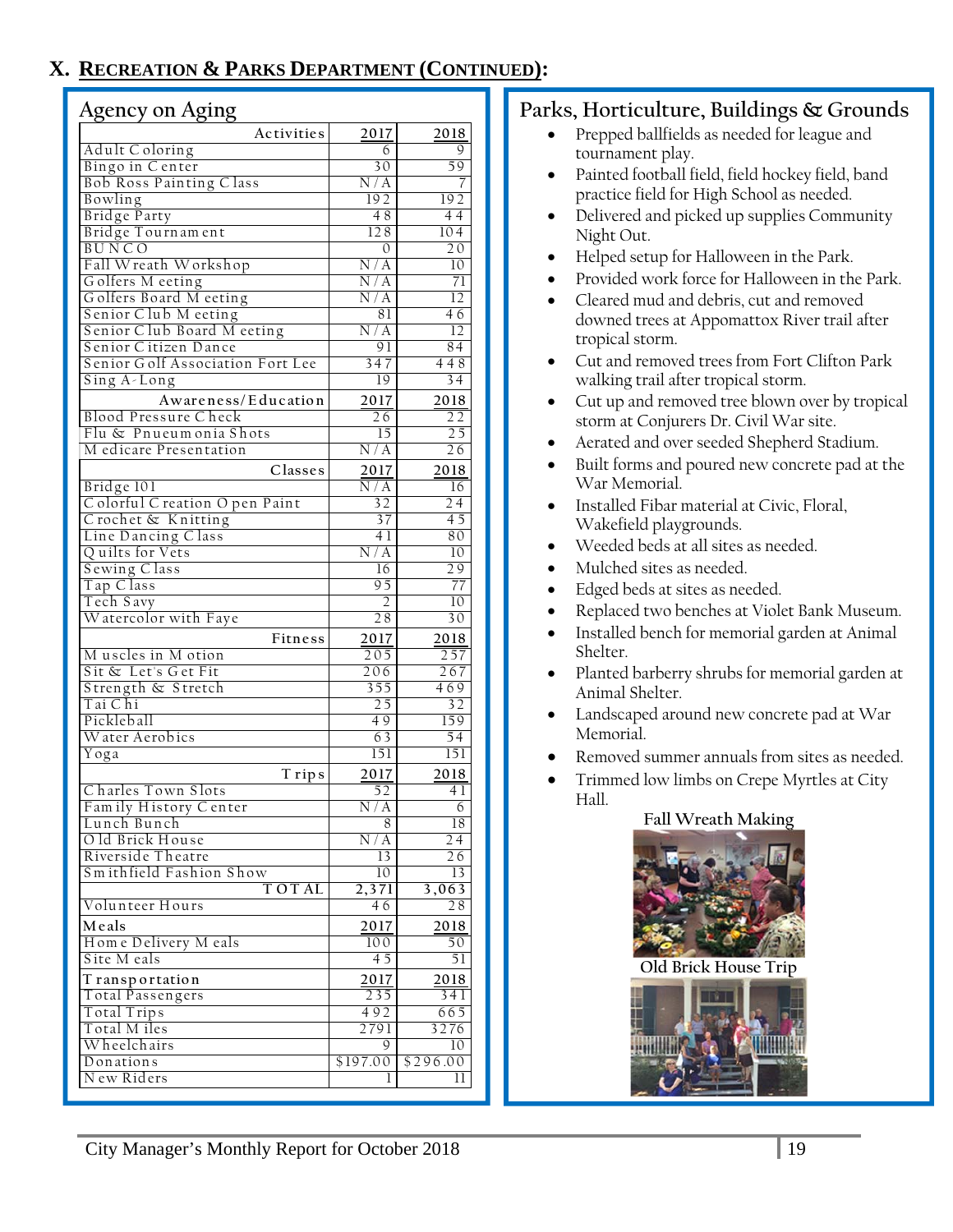## **XI**. **OFFICE ON YOUTH & HUMAN SERVICES:**

#### **Youth Advisory Council Activities**

- 12 YAC Members, YAC Advisor and YSC Chairman Attended October Monthly Meeting
- YAC sent 50 cards to Veterans at McGuire Medical Center
- 3 YAC Members Made 4 No-Sew Fleece Blankets for CARES
- 4 YAC Members and Advisor Volunteered for Halloween in the Park
- 3 YAC Officers and Advisor Met to Plan for the Monthly Meeting

#### **Youth Services Commission**

Held bi-monthly meeting.

#### **Kids' After School Program**

- **ENROLLMENT:** Tussing -17; North 16; Lakeview 12
- **KAP ACTIVITIES:** Team building Human Letters **Art-** Fortune Tellers, Zombie Face **STEM –** Identify and make 2D plane shapes with glow sticks; practice probability, multiplication with bouncy dice, played Human Bingo Cryptograms **SOCIAL Emotional Learning –**Fill the Bucket Provided Supervision to VSU Interns (10hrs) Provided ongoing training to volunteers (5 hrs.)

#### **Ongoing Monthly Meetings/Trainings**

- Colonial Heights Food Pantry Board Meeting
- Positive Parenting Coalition Meeting
- Interagency Prevention Team Meeting
- CHHS CADRE Meeting
- CAAN-DUU Coalition Meeting
- Juvenile and Domestic Violence Task Force Meeting
- School Board Meeting
- CANS Training
- FAPT Team meetings
- CCoVA Board Meeting
- System of Care Work group
- Colonial Heights Heroin Summit
- Children's Policy Team Retreat
- Statewide CCoVA conference on The Power of Community to Impact Substance Abuse

#### **Diversion Program Participation**

#### **Community Service**

- 5 Youth Completed 31 Hours of Service Learning
- **Shoplifting Diversion** 
	- 6 Youth and Parent Attended the Shoplifting Diversion Program
- **Teen Life Skills** 
	- 2 Youth Completed 6 Sessions of "Teen Life Skills"
	- **Miscellaneous Youth Services (Non DJJ)** 
		- 2 Youth Completed 7 Hours of Community Service
- Attended Training and Volunteered for Reach for Reading at North Elementary School
- $\checkmark$  Participated in Heroin and Opiate Summit at CHHS
- $\checkmark$  Attended Opening of United Way Trail at Flora Hill Park
- Completed "Telling Your Non-Profit's Story" Training for Colonial Heights Food Pantry
- Read to  $5<sup>th</sup>$  Grade Students at Lakeview Elementary School for "Read Aloud Day"
- Completed Operation Prevention's "Virtual Field Trip on Heroin and Opiates"
- $\checkmark$  Volunteered at Colonial Heights Food Pantry for Distributions